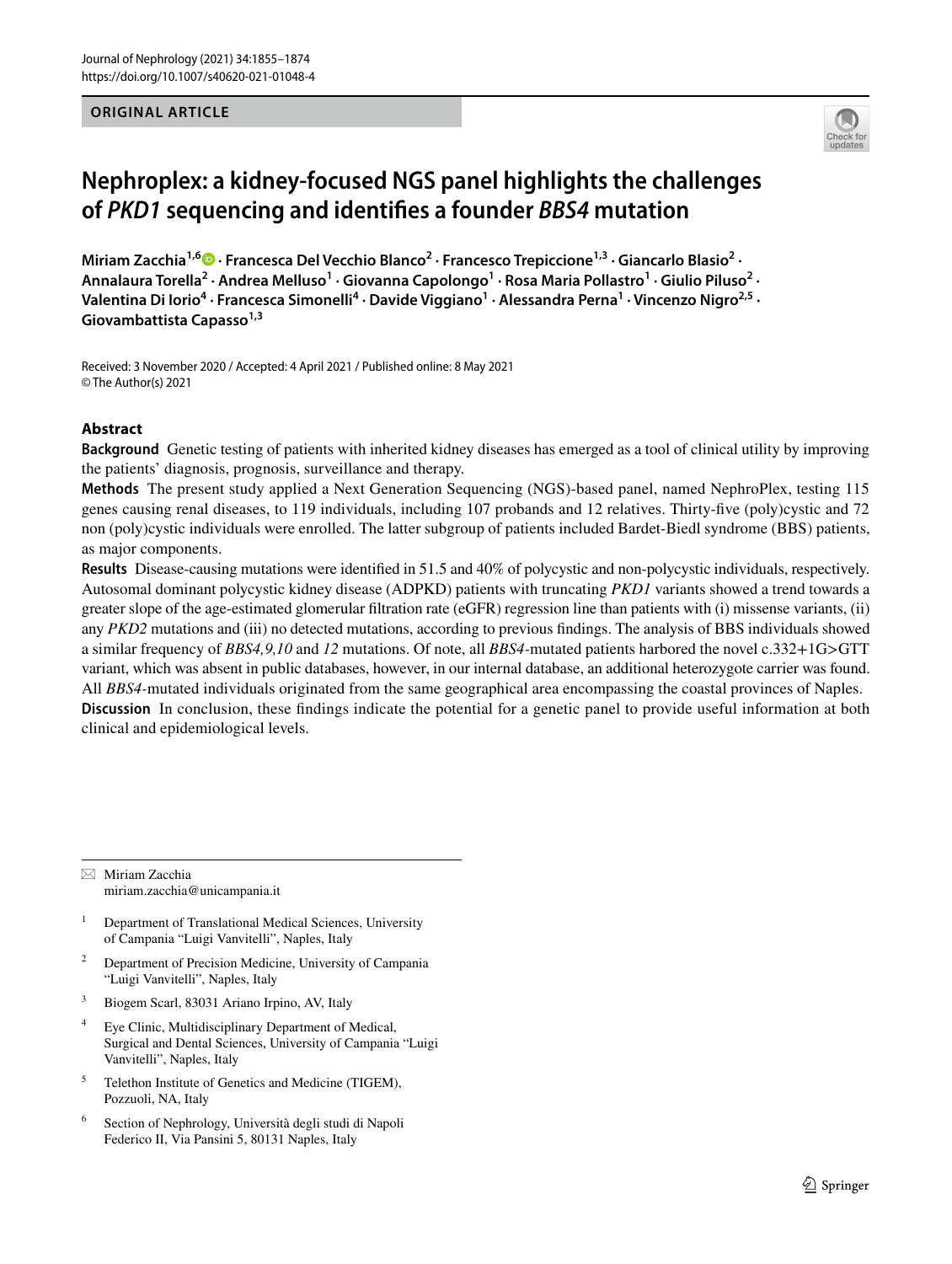### **Graphic abstract**

#### **Nephroplex: a kidney-focused NGS panel highlights the challenges of** *PKD1* **sequencing and idenfies a founder** *BBS4* mutation

Analysis of (poly)cystic patients and polyopsis of non (poly)cystic patients Analysis of non (poly)cystic patients 119 individuals underwent genetic screening: the cohort consisted of 35 **COL** Solved (poly)cystic and 72 non (poly)cystic Genetic **No Genetic** Genetic individuals. Unsol diagnosis diagnosis ÷ No Genetic diagnosis (51.5%) (48.5%) diagnosis (40%) (60) **Poly-cysc CAKUT individual (30%)**  30 solved patients Number of solved patients Number of solved patients Number of solved patients 30 25 **ADPKD/ ADTKD** 25 20 20 15 15 dumber of 10 10 **Non poly-cysc Tubulopathies indivduals** 5 5 **(70%)** 0 ADPKD OFD-1 ADTKD-MUC1 ARPKD Ò  $\mathcal{A}$ an NGS-kidn The most common genetic variant among BBS individuals was the BBS4c.332+1G $\geq$ GTT Nephroplex **BBS4 Nephroplex was designed to screen these disorders: GTTTGAGTAT…..** Ciliopathies Tubulopathies exon5 exon6 **MUT c.332+1G>GTT** Metabolic Disorders Hereditary glomerulopathies Altered splicing

Miriam Zacchia, Francesca Del Vecchio Blanco, Francesco Trepiccione, Giancarlo Blasio, Annalaura Torella, Andrea Melluso, Giovanna Capolongo, Rosa Maria Pollastro, Giulio Piluso, Valentina Di Iorio, Francesca Simonelli, Davide Viggiano, Alessandra Perna, Vincenzo Nigro, Giovambattista Capasso

**Keywords** Gene-panel · Inherited kidney disease · NGS · Bardet-Biedl syndrome · ADPKD

# **Introduction**

The development of "Next-Generation Sequencing" (NGS) has determined a revolution in clinical genetics, thus improving the possibility of increasing sequencing content while dramatically reducing costs, due to the simultaneous analysis of multiple genes through one single reaction  $[1-3]$  $[1-3]$  $[1-3]$ . Genetic kidney diseases (GKD) are a heterogeneous group of disorders, accounting for approximately 10% of adult chronic kidney disease (CKD) and up to 30% of pediatric CKD patients [[4,](#page-17-2) [5](#page-17-3)]. It has recently been shown that genetic analysis of GKD patients has a signifcant clinical impact in terms of either diagnosis and management, reinforcing the rationale for analyzing these patients at the molecular level [\[4](#page-17-2)]. While whole exome sequencing (WES) and whole genome sequencing (WGS) are widely used as the frst choice genetic analysis, focused genetic panels still retain unique advantages: they produce higher coverage and better separate genes from pseudogenes, an important clue in genetic kidney diseases, especially in the most common one, i.e., autosomal dominant polycystic kidney disease (ADPKD) [[6\]](#page-17-4). In addition, handling large amounts of data produced by WGS and WES requires signifcant computing power and storage capacity.

We developed a gene panel that includes 115 genes causing kidney disorders, including major genetic loci which account for ~ 85–90% of ADPKD and over 96% of Bardet-Biedl syndrome (BBS), namely *PKD1-2* and *BBS1-15*, respectively [[7,](#page-17-5) [8](#page-17-6)]. Our study illustrates the potential of using Nephroplex to test GKD patients, demonstrating its utility in the molecular diagnosis of classic, challenging and genetically heterogeneous conditions, such as ADPKD and BBS and showing major challenges in *PKD1* analysis.

# <span id="page-1-0"></span>**Methods**

### **Patient recruitment and clinical characterization**

One-hundred-nineteen subjects referred to the Units of Nephrology of the University of Campania L. Vanvitelli were studied by Nephroplex. This group of individuals included 107 probands and 12 unafected relatives. Among the 107 probands, 7 were used as positive controls. All probands fulflled specifc diagnostic criteria. Patients were defined as having (poly)cystic kidney diseases ( $n =$ 35) and non-(poly)cystic kidney disease ( $n = 72$ ) (Tables [1](#page-2-0) and [2\)](#page-6-0). The former group of individuals included patients with a clinical diagnosis of ADPKD based on the number

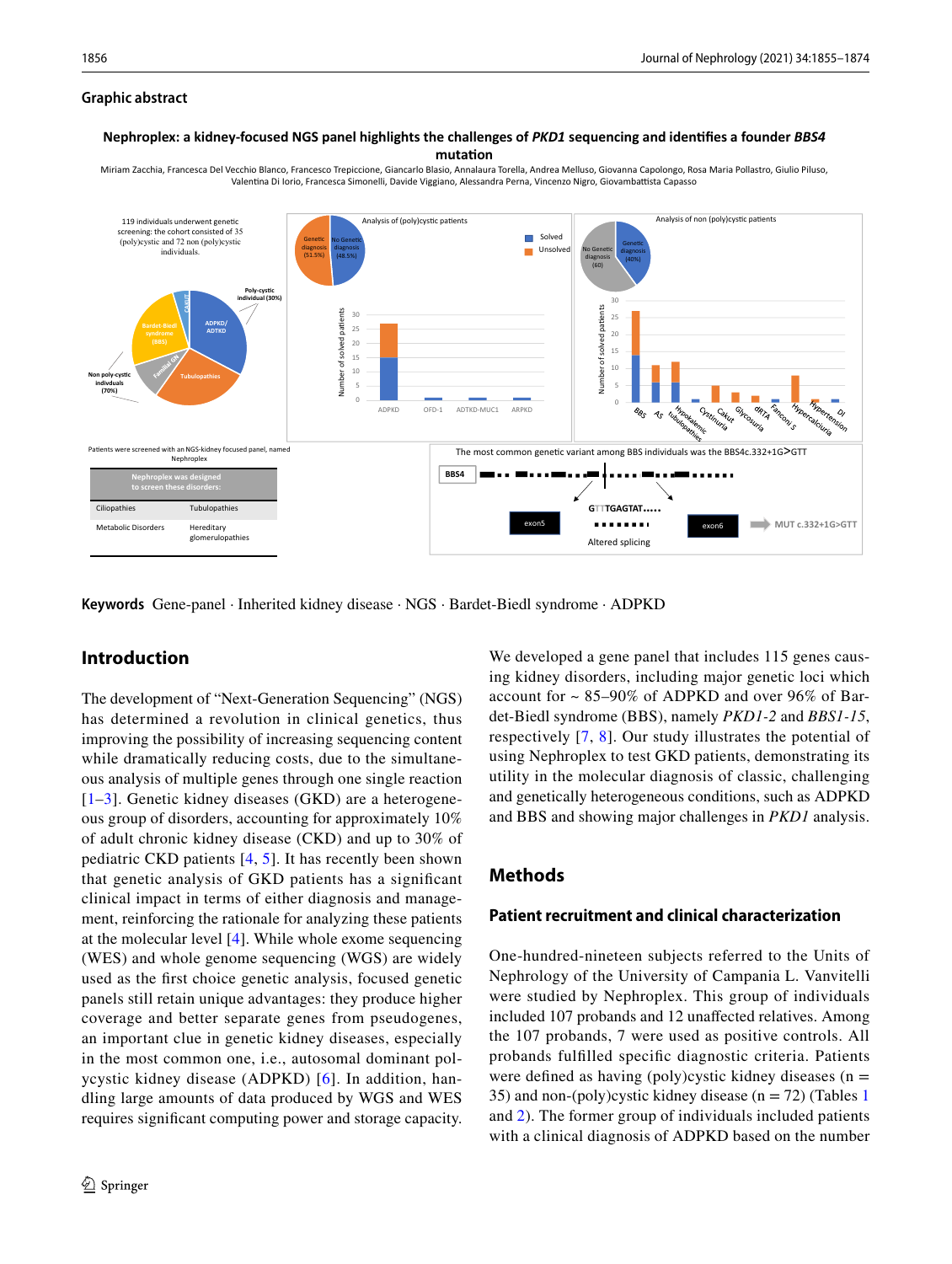<span id="page-2-0"></span>

|                                                   |                                 |                  |                      | Table 1 List of cystic individuals, showing major clinical and genetic information |                      |                 |            |                         |          |                                           |                      |                                    |                       |
|---------------------------------------------------|---------------------------------|------------------|----------------------|------------------------------------------------------------------------------------|----------------------|-----------------|------------|-------------------------|----------|-------------------------------------------|----------------------|------------------------------------|-----------------------|
| Patient<br>$\ensuremath{\mathrel{\triangleleft}}$ | Diagnosis<br>Clinical           | Gene             | HumanGRCh37/<br>hg19 | Sequence                                                                           | cDNA change          | Region          | <b>ZYG</b> | Protein variant         | exac     | $\ensuremath{\mathsf{gmm}\xspace}\xspace$ | Refer-<br>ence       | Classifica-<br><b>ACMG</b><br>tion | patients<br>Solved    |
| Κ4                                                | Polycystic<br>kidney<br>disease | PKD1             | chr16:2158886        | NM_000296                                                                          | c.6282G>A            | EX15            | het        | p.W2094X                | $\circ$  | $\circ$                                   | study<br>This        | Pathogenic                         | $\pmb{\times}$        |
| K5                                                | Polycystic<br>disease<br>kidney | PKD1             | chr16:2143910        | NM_000296                                                                          | c.10720_10721insAGGG | EX36            | het        | p.W3574Rfs*5 (0<br>53?) | $\circ$  | $\circ$                                   | study<br>$\rm{This}$ | Pathogenic                         | $\Join$               |
| K6                                                | Polycystic<br>disease<br>kidney | <b>PKD1</b>      | chr16:2140418        | NM_000296                                                                          | c.12307_12308deIGT   | EX45            | het        | p.V4103Yfs*52           | $\circ$  | $\circ$                                   | study<br>$\rm This$  | Pathogenic                         | $\Join$               |
| $\rm K9$                                          | Polycystic<br>disease<br>kidney | None             |                      |                                                                                    |                      |                 |            |                         |          |                                           |                      |                                    |                       |
| K10                                               | Polycystic<br>disease<br>kidney | None             |                      |                                                                                    |                      |                 |            |                         |          |                                           |                      |                                    |                       |
| K13                                               | Polycystic<br>disease<br>kidney | None             |                      |                                                                                    |                      |                 |            |                         |          |                                           |                      |                                    |                       |
| K14                                               | Polycystic<br>disease<br>kidney | PKD <sub>2</sub> | chr4:88973292        | NM_000297                                                                          | c.1698_1699insT      | EX <sub>8</sub> | het        | p.V569Cfs*4             | $\circ$  | $\circ$                                   | $\Xi$                | Pathogenic                         | $\Join$               |
| K <sub>15</sub>                                   | Polycystic<br>disease<br>kidney | PKD <sub>2</sub> | chr4:88973292        | NM_000297                                                                          | 1698_1699insT        | $EX8$           | het        | p.V569Cfs*4             | $\circ$  | $\circ$                                   | $\Xi$                | Pathogenic                         | ×                     |
| K <sub>25</sub>                                   | Polycystic<br>disease<br>kidney | PKD1             | chr16:2140418        | NM_000296                                                                          | c.12307_12308deIGT   | EX45            | het        | V4103fs*52              | $\circ$  | $\circ$                                   | study<br>$\rm{This}$ | Pathogenic                         | $\pmb{\times}$        |
| K28                                               | Polycystic<br>disease<br>kidney | PKD1             | chr16:2160078        | NM_000296                                                                          | c.5090T>G            | EX15            | het        | p.L1697R                | $\circ$  | $\circ$                                   | study<br>This        | patho-<br>genic<br>Likely          | $\Join$               |
|                                                   |                                 | PKD1             | chr16:2157957        | NM_000296                                                                          | c.6992C>G            | EX16            | Het        | p.A2331G                | $\circ$  | 0.000109                                  | study<br>This        | benign<br>Likely                   |                       |
| K31                                               | Polycystic<br>disease<br>kidney | PKD1             | chr16:2141795        | NM_000296                                                                          | c.11521T>C           | EX41            | het        | p.W3841R                | $\circ$  | $\circ$                                   | $[12]$               | patho-<br>genic<br>Likely          | $\boldsymbol{\times}$ |
|                                                   |                                 | PKD1             | chr16:2157957        | NM_000296                                                                          | c.6992C>G            | EX16            | het        | p.A2331G                | $\circ$  | 0.000109                                  | study<br>This        | benign<br>Likely                   |                       |
| K33                                               | Polycystic<br>disease<br>kidney | PKD <sub>1</sub> | chr16:2160232        | NM_000296                                                                          | c.4935delC           | EX15            | het        | p.T1646Pfs*76           | $\circ$  | $\circ$                                   | $\Xi$                | Pathogenic                         | $\Join$               |
| K34                                               | Polycystic<br>disease<br>kidney | PKD <sub>1</sub> | chr16:2147246        | NM_000296                                                                          | $c.10403 - 4C > T$   | IVS33           | het        | Non coding variant      | 0.001199 | 0.000467                                  | $[13]$               | Benign                             |                       |
| K44                                               | Polycystic<br>disease<br>kidney | PKD1             | chr16:2160991        | NM_000296                                                                          | c.4177C>T            | EX15            | het        | p.Q1393X                | $\circ$  | $\circ$                                   | $[14]$               | Pathogenic                         | ×                     |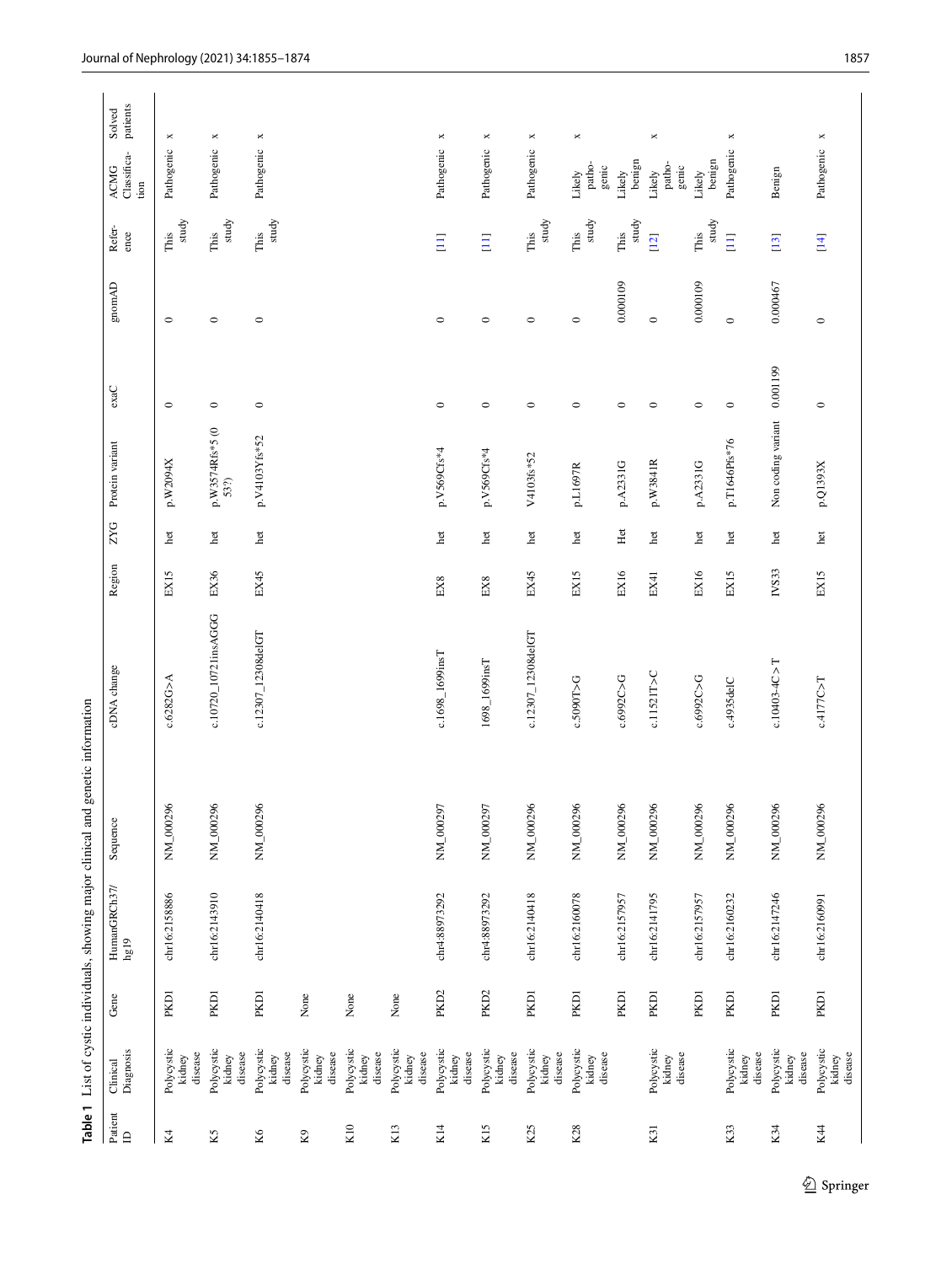| study<br>study<br>study<br>study<br>study<br>study<br>study<br>Refer-<br>This<br>This<br>This<br>ence<br>This<br>This<br>This<br>This<br>$[15]$<br>$[13]$<br>$[18]$<br>$[13]$<br>$[16]$<br>$[17]$<br>$[18]$<br>$[18]$<br>0.0000272<br>0.0000081<br>0.0000881<br><b>CAmong</b><br>0.00576<br>0.00204<br>0.00968<br>0.0017<br>0.0328<br>0.0243<br>0.604<br>0.627<br>0.377<br>$\circ$<br>$\circ$<br>$\circ$<br>0.0003206<br>0.006088<br>0.002117<br>0.001499<br>0.006665<br>0.6039<br>0.1538<br>0.1033<br>0.1114<br>0.6267<br>$exaC$<br>$\overline{1}$<br>$\circ$<br>$\circ$<br>$\circ$<br>$\circ$<br>Non coding variant<br>Non coding variant<br>Protein variant<br>p.V2768M<br>p.A3050fs<br>p.A1516T<br>p.T2708M<br>p.R3952R<br>p.P1168A<br>p.S2100L<br>p.L3249P<br>$p.V2905I$<br>p.T938M<br>p.F482C<br>p.P694L<br>p.R28P<br><b>ZYG</b><br>$_{\rm hom}$<br>hom<br>$_{\rm het}$<br>het<br>het<br>het<br>het<br>het<br>het<br>het<br>het<br>het<br>het<br>het<br>het<br>Region<br>IVS22<br>EX10<br>EX29<br>EX15<br>EX43<br>EX23<br>EX15<br>EX25<br>EX23<br>EX11<br>EX15<br>EX22<br>$_{\rm NS3}$<br>$EX1$<br>EX6<br>c.9149_9150insG<br>c.8161+21T>C<br>cDNA change<br>c.844-22G>A<br>c.11856C>G<br>c.8302G > A<br>c.4546G>A<br>c.8713G>A<br>c.3502C>G<br>c.2813C > T<br>c.6299C>T<br>c.1445T>G<br>c.8123C > T<br>c.9746T>C<br>c.2081C > T<br>$c.83G$ >C<br>NM_00100944<br>NM_00100944<br>NM_00100944<br>NM_000296<br>NM_000297<br>NM_000297<br>NM_000296<br>NM_000296<br>NM_000297<br>NM_000296<br>NM_000296<br>NM_000296<br>NM_000296<br>NM_000296<br>NM_000296<br>Sequence<br>HumanGRCh37/<br>chr16:2,158,869<br>chr.16:2141032<br>chr16:2153756<br>chr16:2161666<br>chr4:88928968<br>chr4:88967919<br>chr16:2160622<br>chr16:2150039<br>chr16:2154478<br>chr16:2165395<br>chr16:2152434<br>chr16:2153345<br>chr16:2154537<br>chr4:88959381<br>chr16:2164211<br>hg19<br>PKD <sub>2</sub><br><b>PKD1</b><br>PKD <sub>2</sub><br>PKD <sub>2</sub><br>PKD1<br>PKD1<br><b>PKD1</b><br>PKD1<br>PKD1<br>PKD1<br>PKD1<br>PKD1<br>PKD1<br>PKD1<br>PKD1<br>None<br>None<br>None<br>Gene<br>Polycystic<br>kidney<br>Polycystic<br>kidney<br>Polycystic<br>Polycystic<br>kidney<br>Polycystic<br>Polycystic<br>kidney<br>Polycystic<br>Polycystic<br>Polycystic<br>kidney<br>Polycystic<br>Diagnosis<br>disease<br>disease<br>disease<br>disease<br>disease<br>disease<br>disease<br>disease<br>disease<br>disease<br>kidney<br>kidney<br>kidney<br>kidney<br>kidney<br>Clinical<br>Patient<br>K56<br>K66<br>K54<br>K60<br>K62<br>K57<br>K67<br>K70<br>K72<br>$K$ <sup><math>71</math></sup><br>$\mathbf{a}$ | Table 1 (continued) |  |  |  |  |  |                                       |                       |
|-------------------------------------------------------------------------------------------------------------------------------------------------------------------------------------------------------------------------------------------------------------------------------------------------------------------------------------------------------------------------------------------------------------------------------------------------------------------------------------------------------------------------------------------------------------------------------------------------------------------------------------------------------------------------------------------------------------------------------------------------------------------------------------------------------------------------------------------------------------------------------------------------------------------------------------------------------------------------------------------------------------------------------------------------------------------------------------------------------------------------------------------------------------------------------------------------------------------------------------------------------------------------------------------------------------------------------------------------------------------------------------------------------------------------------------------------------------------------------------------------------------------------------------------------------------------------------------------------------------------------------------------------------------------------------------------------------------------------------------------------------------------------------------------------------------------------------------------------------------------------------------------------------------------------------------------------------------------------------------------------------------------------------------------------------------------------------------------------------------------------------------------------------------------------------------------------------------------------------------------------------------------------------------------------------------------------------------------------------------------------------------------------------------------------------------------------------------------------------------------------------------------------------------------------------------------------------------------------|---------------------|--|--|--|--|--|---------------------------------------|-----------------------|
|                                                                                                                                                                                                                                                                                                                                                                                                                                                                                                                                                                                                                                                                                                                                                                                                                                                                                                                                                                                                                                                                                                                                                                                                                                                                                                                                                                                                                                                                                                                                                                                                                                                                                                                                                                                                                                                                                                                                                                                                                                                                                                                                                                                                                                                                                                                                                                                                                                                                                                                                                                                                 |                     |  |  |  |  |  | Classifica-<br>ACMG<br>tion           | patients<br>Solved    |
|                                                                                                                                                                                                                                                                                                                                                                                                                                                                                                                                                                                                                                                                                                                                                                                                                                                                                                                                                                                                                                                                                                                                                                                                                                                                                                                                                                                                                                                                                                                                                                                                                                                                                                                                                                                                                                                                                                                                                                                                                                                                                                                                                                                                                                                                                                                                                                                                                                                                                                                                                                                                 |                     |  |  |  |  |  |                                       |                       |
|                                                                                                                                                                                                                                                                                                                                                                                                                                                                                                                                                                                                                                                                                                                                                                                                                                                                                                                                                                                                                                                                                                                                                                                                                                                                                                                                                                                                                                                                                                                                                                                                                                                                                                                                                                                                                                                                                                                                                                                                                                                                                                                                                                                                                                                                                                                                                                                                                                                                                                                                                                                                 |                     |  |  |  |  |  | likely<br>benign                      |                       |
|                                                                                                                                                                                                                                                                                                                                                                                                                                                                                                                                                                                                                                                                                                                                                                                                                                                                                                                                                                                                                                                                                                                                                                                                                                                                                                                                                                                                                                                                                                                                                                                                                                                                                                                                                                                                                                                                                                                                                                                                                                                                                                                                                                                                                                                                                                                                                                                                                                                                                                                                                                                                 |                     |  |  |  |  |  | Benign                                |                       |
|                                                                                                                                                                                                                                                                                                                                                                                                                                                                                                                                                                                                                                                                                                                                                                                                                                                                                                                                                                                                                                                                                                                                                                                                                                                                                                                                                                                                                                                                                                                                                                                                                                                                                                                                                                                                                                                                                                                                                                                                                                                                                                                                                                                                                                                                                                                                                                                                                                                                                                                                                                                                 |                     |  |  |  |  |  | Uncertain<br>signifi-<br>$c$ an $ce$  |                       |
|                                                                                                                                                                                                                                                                                                                                                                                                                                                                                                                                                                                                                                                                                                                                                                                                                                                                                                                                                                                                                                                                                                                                                                                                                                                                                                                                                                                                                                                                                                                                                                                                                                                                                                                                                                                                                                                                                                                                                                                                                                                                                                                                                                                                                                                                                                                                                                                                                                                                                                                                                                                                 |                     |  |  |  |  |  | Uncertain<br>signifi-<br>$c$ an $c$ e |                       |
|                                                                                                                                                                                                                                                                                                                                                                                                                                                                                                                                                                                                                                                                                                                                                                                                                                                                                                                                                                                                                                                                                                                                                                                                                                                                                                                                                                                                                                                                                                                                                                                                                                                                                                                                                                                                                                                                                                                                                                                                                                                                                                                                                                                                                                                                                                                                                                                                                                                                                                                                                                                                 |                     |  |  |  |  |  | Benign                                |                       |
|                                                                                                                                                                                                                                                                                                                                                                                                                                                                                                                                                                                                                                                                                                                                                                                                                                                                                                                                                                                                                                                                                                                                                                                                                                                                                                                                                                                                                                                                                                                                                                                                                                                                                                                                                                                                                                                                                                                                                                                                                                                                                                                                                                                                                                                                                                                                                                                                                                                                                                                                                                                                 |                     |  |  |  |  |  | Benign                                |                       |
|                                                                                                                                                                                                                                                                                                                                                                                                                                                                                                                                                                                                                                                                                                                                                                                                                                                                                                                                                                                                                                                                                                                                                                                                                                                                                                                                                                                                                                                                                                                                                                                                                                                                                                                                                                                                                                                                                                                                                                                                                                                                                                                                                                                                                                                                                                                                                                                                                                                                                                                                                                                                 |                     |  |  |  |  |  | Uncertain<br>signifi-<br>cance        |                       |
|                                                                                                                                                                                                                                                                                                                                                                                                                                                                                                                                                                                                                                                                                                                                                                                                                                                                                                                                                                                                                                                                                                                                                                                                                                                                                                                                                                                                                                                                                                                                                                                                                                                                                                                                                                                                                                                                                                                                                                                                                                                                                                                                                                                                                                                                                                                                                                                                                                                                                                                                                                                                 |                     |  |  |  |  |  |                                       |                       |
|                                                                                                                                                                                                                                                                                                                                                                                                                                                                                                                                                                                                                                                                                                                                                                                                                                                                                                                                                                                                                                                                                                                                                                                                                                                                                                                                                                                                                                                                                                                                                                                                                                                                                                                                                                                                                                                                                                                                                                                                                                                                                                                                                                                                                                                                                                                                                                                                                                                                                                                                                                                                 |                     |  |  |  |  |  | Uncertain<br>signifi-<br>$c$ an $c$ e |                       |
|                                                                                                                                                                                                                                                                                                                                                                                                                                                                                                                                                                                                                                                                                                                                                                                                                                                                                                                                                                                                                                                                                                                                                                                                                                                                                                                                                                                                                                                                                                                                                                                                                                                                                                                                                                                                                                                                                                                                                                                                                                                                                                                                                                                                                                                                                                                                                                                                                                                                                                                                                                                                 |                     |  |  |  |  |  | Benign                                |                       |
|                                                                                                                                                                                                                                                                                                                                                                                                                                                                                                                                                                                                                                                                                                                                                                                                                                                                                                                                                                                                                                                                                                                                                                                                                                                                                                                                                                                                                                                                                                                                                                                                                                                                                                                                                                                                                                                                                                                                                                                                                                                                                                                                                                                                                                                                                                                                                                                                                                                                                                                                                                                                 |                     |  |  |  |  |  |                                       |                       |
|                                                                                                                                                                                                                                                                                                                                                                                                                                                                                                                                                                                                                                                                                                                                                                                                                                                                                                                                                                                                                                                                                                                                                                                                                                                                                                                                                                                                                                                                                                                                                                                                                                                                                                                                                                                                                                                                                                                                                                                                                                                                                                                                                                                                                                                                                                                                                                                                                                                                                                                                                                                                 |                     |  |  |  |  |  | Benign                                |                       |
|                                                                                                                                                                                                                                                                                                                                                                                                                                                                                                                                                                                                                                                                                                                                                                                                                                                                                                                                                                                                                                                                                                                                                                                                                                                                                                                                                                                                                                                                                                                                                                                                                                                                                                                                                                                                                                                                                                                                                                                                                                                                                                                                                                                                                                                                                                                                                                                                                                                                                                                                                                                                 |                     |  |  |  |  |  | Pathogenic                            | $\boldsymbol{\times}$ |
|                                                                                                                                                                                                                                                                                                                                                                                                                                                                                                                                                                                                                                                                                                                                                                                                                                                                                                                                                                                                                                                                                                                                                                                                                                                                                                                                                                                                                                                                                                                                                                                                                                                                                                                                                                                                                                                                                                                                                                                                                                                                                                                                                                                                                                                                                                                                                                                                                                                                                                                                                                                                 |                     |  |  |  |  |  | Benign                                |                       |
|                                                                                                                                                                                                                                                                                                                                                                                                                                                                                                                                                                                                                                                                                                                                                                                                                                                                                                                                                                                                                                                                                                                                                                                                                                                                                                                                                                                                                                                                                                                                                                                                                                                                                                                                                                                                                                                                                                                                                                                                                                                                                                                                                                                                                                                                                                                                                                                                                                                                                                                                                                                                 |                     |  |  |  |  |  | Uncertain<br>signifi-<br>$c$ ance     |                       |
|                                                                                                                                                                                                                                                                                                                                                                                                                                                                                                                                                                                                                                                                                                                                                                                                                                                                                                                                                                                                                                                                                                                                                                                                                                                                                                                                                                                                                                                                                                                                                                                                                                                                                                                                                                                                                                                                                                                                                                                                                                                                                                                                                                                                                                                                                                                                                                                                                                                                                                                                                                                                 |                     |  |  |  |  |  | Uncertain<br>signifi-<br>$c$ an $c$ e |                       |
|                                                                                                                                                                                                                                                                                                                                                                                                                                                                                                                                                                                                                                                                                                                                                                                                                                                                                                                                                                                                                                                                                                                                                                                                                                                                                                                                                                                                                                                                                                                                                                                                                                                                                                                                                                                                                                                                                                                                                                                                                                                                                                                                                                                                                                                                                                                                                                                                                                                                                                                                                                                                 |                     |  |  |  |  |  | benign<br>Likely                      |                       |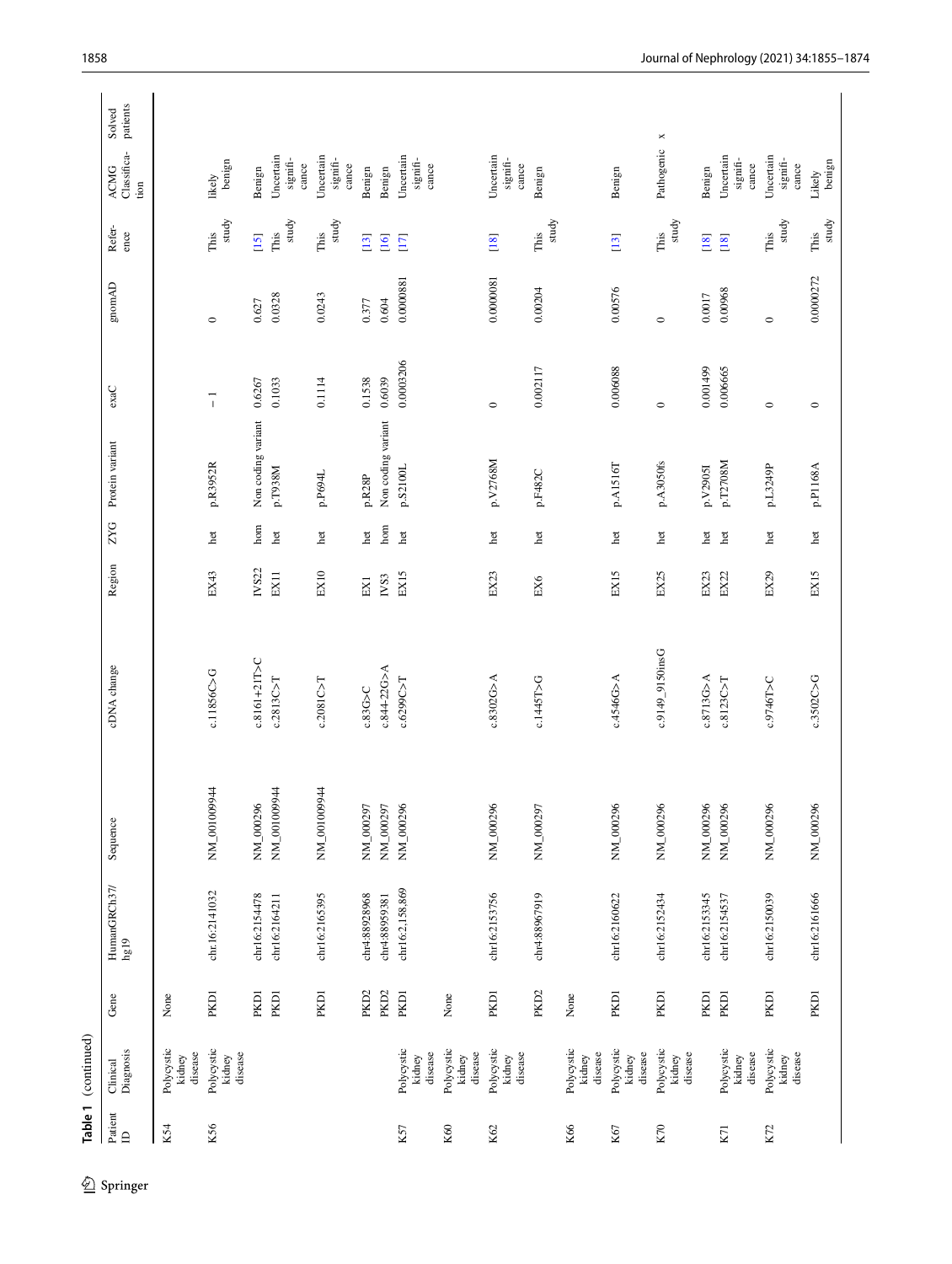|                     | Table 1 (continued)              |                  |                      |                      |                    |        |            |                 |             |                                                                                                    |                |                                       |                       |
|---------------------|----------------------------------|------------------|----------------------|----------------------|--------------------|--------|------------|-----------------|-------------|----------------------------------------------------------------------------------------------------|----------------|---------------------------------------|-----------------------|
| Patient $\mathbb D$ | Diagnosis<br>Clinical            | Gene             | HumanGRCh37/<br>hg19 | Sequence             | cDNA change        | Region | <b>ZYG</b> | Protein variant | exaC        | $\ensuremath{\mathsf{gmm}\xspace}\xspace\negthinspace\negthinspace\ensuremath{\mathsf{AD}}\xspace$ | Refer-<br>ence | Classifica-<br><b>ACMG</b><br>tion    | patients<br>Solved    |
| K76                 | Polycystic<br>disease<br>kidney  | PKD1             | chr16:2159259        | NM_000296            | c.5909C>G          | EX15   | het        | p.A1970G        | $\circ$     | $\circ$                                                                                            | study<br>This  | Uncertain<br>signifi-<br>$c$ an $c$ e |                       |
| K81                 | Polycystic<br>disease<br>kidney  | PKD1             | chr16:2159653        | NM_000296            | c.5515T>A          | EX15   | het        | p.W1839R        | $\circ$     | $\circ$                                                                                            | study<br>This  | patho-<br>${\rm genic}$<br>Likely     | $\Join$               |
| K82                 | Polycystic<br>disease<br>kidney  | PKD1             | chr16:2143014        | NM_000296            | c.11094C>G         | EX38   | het        | p.Y3698X        | $\circ$     | $\circ$                                                                                            | study<br>This  | Pathogenic                            | $\Join$               |
| K84                 | Polycystic<br>disease<br>kidney  | PKD <sub>2</sub> | chr4:88964539        | NM_000297            | c.1249C>T          | EX5    | het        | p.R417X         | $\circ$     | $\circ$                                                                                            | $\Xi$          | Pathogenic                            | $\Join$               |
| K94                 | Polycystic<br>disease<br>kidney  | PKD1             | chr16:2160152        | NM_000296            | $c.5014\_5015$ del | EX15   | het        | p.R1672fs       | ī           | $\circ$                                                                                            | $[18]$         | Pathogenic                            | $\,\varkappa$         |
|                     |                                  | PKD1             | chr16:2150245        | NM_000296            | c.9634T>G          | EX28   | het        | p.F3212V        | 0.000008621 | 0.0000121                                                                                          | study<br>This  | Uncertain<br>signifi-<br>$c$ an $c$ e |                       |
|                     |                                  | PKD1             | chr16:2150244        | NM_000296            | c.9635T>C          | EX28   | het        | p.F3212S        | 0.000008628 | 0.0000121                                                                                          | study<br>This  | Uncertain<br>signifi-<br>cance        |                       |
| K104                | Polycystic<br>disease<br>kidney  | PKD1             | chr16:2154549        | NM_001009944:exon22: | c.8111C > T        | EX22   | het        | p.A2704V        | 0.003471    | 0.00142                                                                                            | $[13]$         | Benign                                |                       |
| K125                | Polycystic<br>disease<br>kidney  | None             |                      |                      |                    |        |            |                 |             |                                                                                                    |                |                                       |                       |
| K134                | Polycystic<br>disease<br>kidney  | PKD1             | chr16:2140596        | NM_000296            | c.12136-5C>T       | IVS44  | het        | <b>g</b>        | 0.0006577   | 0.000545                                                                                           | study<br>This  | benign<br>Likely                      |                       |
| N                   | Polycystic<br>disease<br>kidney  | <b>OFD1</b>      | chrX:13757135        | NM_003611            | c.397_400delAAAG   |        | hem        | E134Ifs*10      | $\circ$     | $\circ$                                                                                            | $[19]$         | Pathogenic                            | ×                     |
| K114                | Polycystic<br>disease<br>kidney  | PKHD1            | chr6: 51712716       | NM_138694            | c.7964A>G          |        | het        | p.H2655R        | $\circ$     | $\circ$                                                                                            | study<br>This  | Uncertain<br>signifi-<br>$c$ ance     | $\boldsymbol{\times}$ |
|                     |                                  | PKHD1            | chr6: 51935203       | NM_138694            | $C.707+1G > A$     |        | het        | <b>g</b>        |             |                                                                                                    | study<br>This  | Pathogenic                            |                       |
| K101                | kidney<br>(CAKUT)<br>multicystic | <b>MUC1</b>      | chr1:155159959       | NM_001204295         | c.309_316del       |        | het        | p.V103fs        | T           | $\circ$                                                                                            | study<br>This  | Pathogenic                            | $\pmb{\times}$        |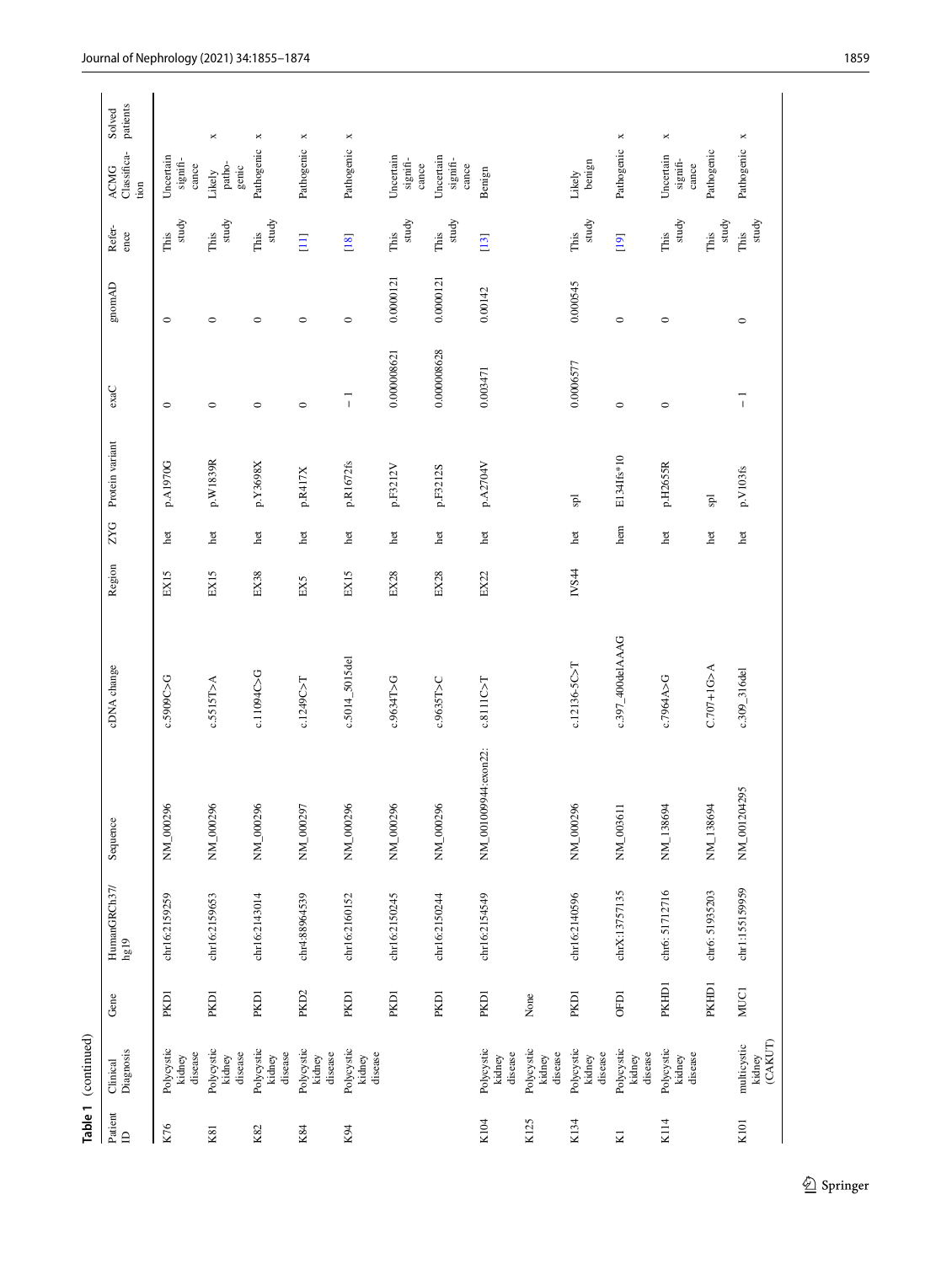of kidney cysts and family history [[7\]](#page-17-5); sporadic cases were included when a clear clinical suspicion based on kidney ultrasound or abdominal CT scan was present. Patients with non-cystic disorders were classifed as follows: patients with hypokalemic tubulopathies  $(N = 12)$ , when documented metabolic alkalosis and hypokalemia were ascertained after excluding gastrointestinal and endocrine causes; patients with a clinical suspicion of Alport Syndrome  $(AS)$   $(n = 11)$  were defined according to current guidelines [[8](#page-17-6)]. Other tubulopathies were included, such as cystinuria( $n = 1$ ) and distal renal tubular acidosis  $(dRTA)$  (n = 3). The diagnosis of dRTA was based on a urine acidifcation test [\[9\]](#page-17-7), while the Fanconi syndrome patient was defned by the presence of aminoaciduria, lowmolecular weight proteinuria and metabolic acidosis due to urine bicarbonate loss that was detected after the loading test. Twenty-seven patients fulflled the clinical criteria for the diagnosis of Bardet-Biedl syndrome, according to Beales criteria[[10](#page-18-9)]. Further 8 hypercalciuric patients, 1 individual with diabetes insipidus and 5 patients with congenital anomalies of the kidney and urinary tract were included. One patient with familial drug-resistant hypertension. Patients with a likely immune pathogenesis, and other acquired kidney diseases (such as diabetic nephropathy) were excluded. Clinical and laboratory fndings, information on familial segregation, and previous genetic testings were requested for each patient (*Zacchia et al, DOI: sfaa182 in Clinical Kidney Journal, in press*). All patients provided written informed consent, in accordance with standard procedures.

The glomerular filtration rate(GFR) was estimated (eGFR) using the CKD-EPI formula : eGFR =  $141 \times$ min(serum Creatinine/κ, 1)<sup> $\alpha$ </sup> × max(SCr /κ, 1)<sup>-1.209</sup> × 0.993<sup>Age</sup> x1.018 [if female]  $\times$  1.159 [if Black], according to the literature and using standardized serum creatinine (SCr) [\[31\]](#page-18-10).

All studies were conducted according to the international guidelines and to the tenets of the 2008 and 2013 Helsinki Declaration. In addition, the study was approved by the Ethics Committee of the University of Campania, L. Vanvitelli.

### **Gene panel construction and validation**

A custom enrichment tool, named Nephroplex, covering all exons and at least ten fanking nucleotides of the 115 genes causing different inherited kidney diseases was built (Supplemental Table 1). Gene selection was conducted based on literature analysis showing the association between chosen genetic loci and human disease. As a strategy for targeting regions of interest, corresponding to 338.809 Kbp, the HaloPlex TM Target Enrichment System (Agilent) was used.

### **DNA extraction and NGS workfow**

DNA samples were extracted from whole blood, using standard procedures. DNA quality and quantity were assessed using both spectrophotometric (Nanodrop ND 1000, Thermo Scientifc Inc., Rockford, IL, USA) and fuorometry-based (Qubit 2.0 Fluorometer, Life Technologies, Carlsbad, CA, USA) methods, according to the manufacturer's instructions (HaloPlex Target Enrichment System for Illumina Sequencing, Agilent Technologies, Santa Clara, CA, USA). For library preparation, 200 ng of genomic DNA was digested in restriction reactions for each individual. The fragments were hybridized to specifc probes, as described elsewhere [\[32](#page-18-11)]. After the capture of target DNA, fragments were closed by a ligase, captured and amplifed by PCR. The enriched target DNA in each library sample was validated and quantifed by microfuidics analysis using the Bioanalyzer High Sensitivity DNA Assay kit (Agilent Technologies) and the 2100 Bioanalyzer with the 2100 Expert Software. All samples were analyzed in 4 diferent experimental sections, with a mean of 30 samples per run. Each group was loaded on a single lane of HIseq1000 Illumina system.

#### **Targeted sequencing analysis**

The libraries were sequenced using the HiSeq1000 system (Illumina, San Diego, CA, USA). The generated sequences were analyzed using eXSP, an in-house pipeline designed to automate the analysis workflow, composed of modules performing every step using the appropriate tools available to the scientifc community or developed in-house [[33\]](#page-18-12). Paired sequencing reads were aligned to the reference genome (UCSC, hg19 build) using BWA and sorted with SAM tools and Picard ([http://picard.sourceforge.net\)](http://picard.sourceforge.net). Post alignment processing (local realignment around insertions-deletions and base recalibration) and SNV and small insertions-deletions (ins-del) calling were performed using the Genome Analysis Toolkit (GATK) [\[34\]](#page-18-13) with parameters adapted to the haloplex-generated sequences. The called SNV and ins-del variants produced with both platforms were annotated using ANNOVAR [\[35\]](#page-18-14) with; the relative position in genes using RefSeq [[36](#page-18-15)] gene model, amino acid change, presence in dbSNP v137 [\[37](#page-18-16)], frequency in NHLBI Exome Variant Server [\(http://evs.gs.washington.edu/EVS](http://evs.gs.washington.edu/EVS)) and the 1000 genomes large scale projects, multiple cross-species conservation and prediction scores of damaging on protein activity [\[38](#page-18-17)]. The annotated variants were then imported into the internal variation database.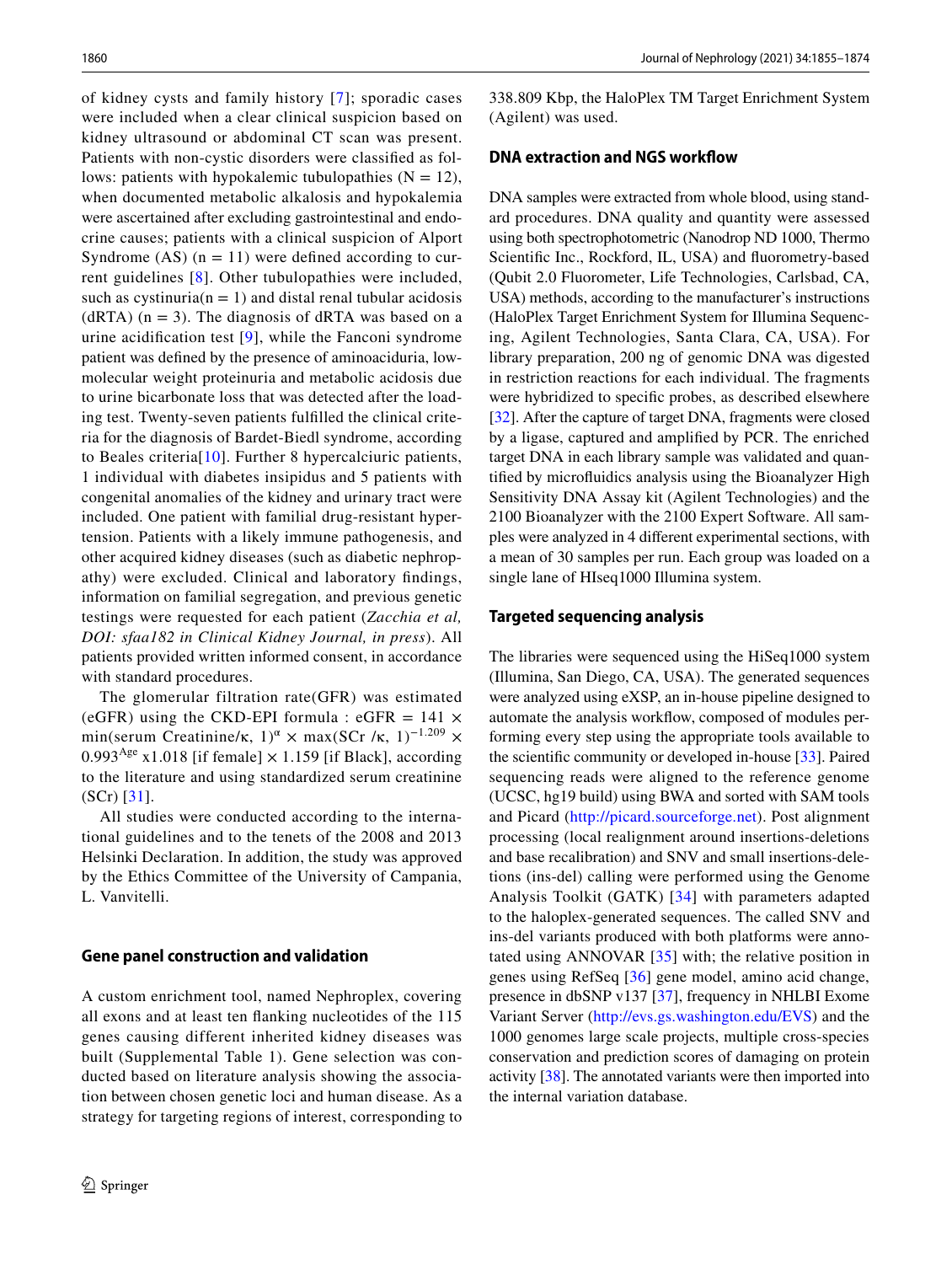<span id="page-6-0"></span>

|                 |        |                          |              | Table 2 List of non-cystic individuals, with clinical and genetic information |                  |                          |     |                            |      |                      |                |                                                       |               |                 |
|-----------------|--------|--------------------------|--------------|-------------------------------------------------------------------------------|------------------|--------------------------|-----|----------------------------|------|----------------------|----------------|-------------------------------------------------------|---------------|-----------------|
| Sample          | Gender | Clinical diag-<br>nosis  | Gene         | Genomic posi-<br>tion                                                         | Genetic sequence | cDNA change              |     | ZYG Protein change         | ExAC | mAD<br>$g_{\rm 100}$ | Refer-<br>ence | classifi-<br>AMCG<br>cation                           | Con-<br>trols | Solved<br>cases |
| K21             | Щ      | Bardet-Biedl<br>syndrome | BBS12        | chr4:123664149                                                                | NM_152618        | C1102T                   | het | p.R368C                    | 0.00 | 0.00                 | study<br>This  | icance<br>signif-<br>Uncer-<br>tain                   | $\Join$       |                 |
| K <sub>26</sub> | Σ      | Bardet-Biedl<br>syndrome | BBS9         | chr7:33185869                                                                 | NM_198428        | $c.6$ _6delT             | het | p.L3Yfs*38                 | 0.00 | $0.00\,$             | study<br>This  | genic<br>Patho-                                       | ×             | ×               |
|                 |        |                          | BBS9         | chr7:33384190                                                                 | NM_198428        | 2_1277delAGCA<br>c.1276- | het | Q426Sfs*5                  | 0.00 | 0.00                 | study<br>This  | genic<br>Patho-                                       |               |                 |
| K29             | Σ      | Bardet-Biedl<br>syndrome | BAS2         | chr16:56531713                                                                | NM_031885        | c.T1739G                 | het | p.L580R                    | 0.00 | 0.00                 | study<br>This  | signif-<br>icance<br>Uncer-<br>tain                   | ×             |                 |
| K30             | Щ      | Bardet-Biedl<br>syndrome | BBS4         | chr15:73007744                                                                | NM_033028        | c.332+1G>GTT             | hom | Spl?                       | 0.00 | 0.00                 | study<br>This  |                                                       |               | ×               |
| K32             | Щ      | Bardet-Biedl<br>syndrome | $B\bar{B}S4$ | chr15:73007744                                                                | NM_033028        | c.332+1G>GTT             | hom | $\mathop{\rm sh}\nolimits$ | 0.00 | 0.00                 | study<br>This  |                                                       |               | ×               |
| K40             | Щ      | Bardet-Biedl<br>syndrome | TTC8         | chr14:89338776                                                                | NM_001288782     | $c$ . $C$ 733 $T$        | het | p.R245W                    | 0.00 | 0.00                 | study<br>This  | signif-<br>icance<br>Uncer-<br>tain                   |               |                 |
| K41             | Σ      | Bardet-Biedl<br>syndrome | BBS12        | chr4:123665070                                                                | NM_152618        | c.C2023T                 | hom | p.R675X                    | 0.00 | 0.00                 | [20]           | genic<br>Patho-                                       | $\bowtie$     | ×               |
| K45             | Σ      | Bardet-Biedl<br>syndrome | <b>BBS10</b> | chr12:76741493                                                                | NM_024685        | $c.272$ _273insT         | hom | p.C91Lfs*5                 | 0.00 | 0.00                 | study<br>This  | genic<br>Patho-                                       |               | ×               |
| K46             | Σ      | Bardet-Biedl<br>syndrome | BBS12        | chr4:123665070                                                                | NM_152618        | c.C2023T                 | hom | p.R675X                    | 0.00 | 0.00                 | [20]           | genic<br>Patho-                                       |               | ×               |
| K49             | Щ      | Bardet-Biedl<br>syndrome | BBS4         | chr15:73007744                                                                | NM_033028        | c.332+1G>GTT             | hom | $\mathrm{spl?}$            | 0.00 | 0.00                 | study<br>This  |                                                       |               | ×               |
| K50             | Σ      | Bardet-Biedl<br>syndrome | BBS2         | chr16:56533706                                                                | NM_031885        | c.C1511T                 | het | p.A504V                    | 0.01 | 0.00                 | [21]           | Benign                                                | ×             |                 |
| K58             | Щ      | Bardet-Biedl<br>syndrome | <b>BBS10</b> | chr16:2159557                                                                 | NM_024685        | c.641T>A                 | hom | p.V214E                    | 0.00 | 0.00                 | study<br>This  | $\mathbf{signif}\text{-}$<br>icance<br>Uncer-<br>tain | $\Join$       | $\Join$         |
| K59             | Щ      | Bardet-Biedl<br>syndrome | None         |                                                                               |                  |                          |     |                            |      |                      |                |                                                       |               |                 |
| K69             | Σ      | Bardet-Biedl<br>syndrome | None         |                                                                               |                  |                          |     |                            |      |                      |                |                                                       |               |                 |
| K73             | Щ      | Bardet-Biedl<br>syndrome | <b>BBS9</b>  | chr7:33296990                                                                 | $\sum_{i=1}^{n}$ | c.585_586del             | het | p.V196LFs*10               |      | $0.00\ 0.00$         | study<br>This  | genic<br>Patho-                                       |               | ×               |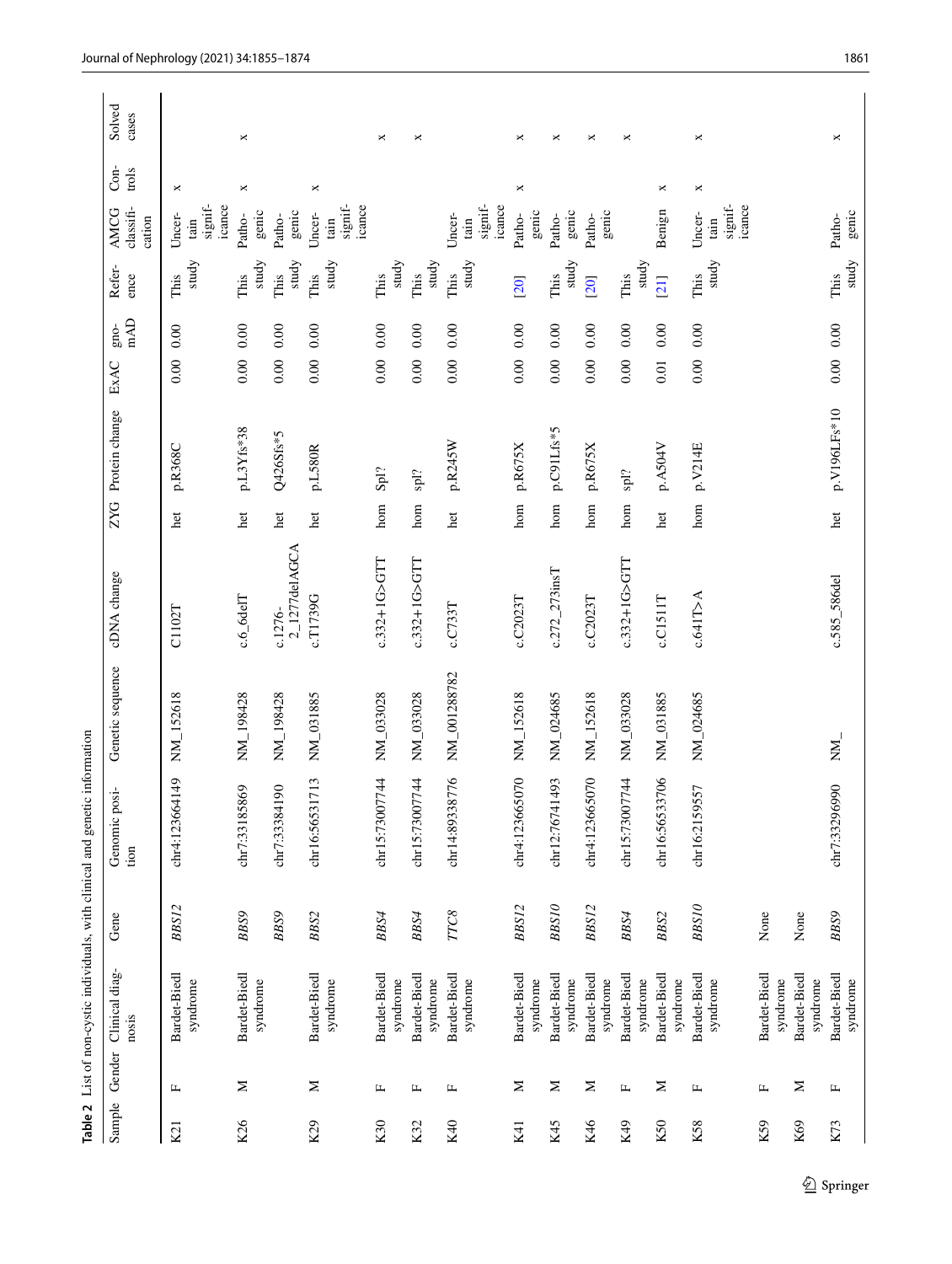| Sample | Gender | Clinical diag-<br>nosis  | Gene         | Genomic posi-<br>tion | Genetic sequence | cDNA change  |     | ZYG Protein change | ExAC         | Refer-<br>$enc$ e $nc$ e $nc$<br>$\mathbb{A}\mathbb{D}$<br>gno- | classifi-<br>AMCG<br>cation         | Con-<br>trols | cases |
|--------|--------|--------------------------|--------------|-----------------------|------------------|--------------|-----|--------------------|--------------|-----------------------------------------------------------------|-------------------------------------|---------------|-------|
|        |        |                          |              | chr7:33545112         | $\sum_{i=1}^{n}$ | c.2033deIG   | het | p.G678Afs*10       | 0.00         | study<br>This<br>$0.00\,$                                       | genic<br>Patho-                     |               |       |
| K88    | щ      | CARRIER(K73<br>mother)   | <b>BBS9</b>  | chr7:33296990         | $\sum_{i=1}^{n}$ | c.585_586del | het | p.V196LFs*10       | 0.00         | study<br>This<br>0.00                                           | genic<br>Patho-                     |               |       |
| K89    | $\geq$ | carrier(k73<br>father)   | <b>BBS9</b>  | chr7:33545112         | NN.              | c.2033deIG   | het | p.G678Afs*10       | 0.00         | study<br>This<br>$0.00\,$                                       | genic<br>Patho-                     |               |       |
| K74    | $\geq$ | Bardet-Biedl<br>syndrome | BBS4         | chr15:73007744        | NM_033028        | c.332+1G>GTT | het | ЪŚ                 |              | study<br>This                                                   |                                     |               |       |
|        |        |                          | BBS4         | 7508<br>chr15:7302    | NM_033028        | c.1091C > A  | het | p.A364E            | 0.00         | [22]<br>0.00                                                    | patho-<br>genic<br>Likely           |               |       |
| K77    | Щ      | Bardet-Biedl<br>syndrome | <b>BBS9</b>  | chr7: 33312706        | NM_001348042     | c.T785C      | hom | p.V262A            | $0.00\ 0.00$ | [23]                                                            | patho-<br>genic<br>Likely           |               |       |
| K83    | Σ      | Bardet-Biedl<br>syndrome | None         |                       |                  |              |     |                    |              |                                                                 |                                     |               |       |
| K87    | Щ      | Bardet-Biedl<br>syndrome | <b>BBS9</b>  | chr7:33380537         | NM_001033604     | c.T1227A     | het | p.D409E            | 0.00         | study<br>This<br>0.00                                           | signif-<br>icance<br>Uncer-<br>tain |               |       |
|        |        |                          | $BBS4$       | chr15:73009119        | NM_033028        | c.334_338del | het | p.112_113del       | 0.00         | study<br>This<br>0.00                                           | genic<br>Patho-                     |               |       |
| K105   |        | Bardet-Biedl<br>syndrome | BBS12        | chr4:123663945        | NM_152618        | c.898C > T   | hom | p.Q300X            | 0.00         | study<br>This<br>0.00                                           | genic<br>Patho-                     |               |       |
| K107   |        | Bardet-Biedl<br>syndrome | None         |                       |                  |              |     |                    |              |                                                                 |                                     |               |       |
| K115   |        | Bardet-Biedl<br>syndrome | None         |                       |                  |              |     |                    |              |                                                                 |                                     |               |       |
| K116   |        | Bardet-Biedl<br>syndrome | <b>BBS10</b> | chr12:76741234        | NM_024685        | c.531C > A   | het | p.Y177X            | 0.00         | study<br>This<br>0.00                                           | genic<br>Patho-                     |               |       |
|        |        |                          | <b>BBS10</b> | chr12:76741492        | NM_024685        | c.273C > G   | het | p.C91W             | 0.00         | [24]<br>0.00                                                    | genic<br>Patho-                     |               |       |
| K124   | Σ      | Bardet-Biedl<br>syndrome | None         |                       |                  |              |     |                    |              |                                                                 |                                     |               |       |
| K128   |        | Bardet-Biedl<br>syndrome | None         |                       |                  |              |     |                    |              |                                                                 |                                     |               |       |
| K131   |        | Bardet-Biedl<br>Syndrome | <b>BBS9</b>  | chr7:33195293         | NM_001348042     | c.175del     | het | p.C59fs*20         | $0.00\ 0.00$ | This                                                            | Patho-                              |               |       |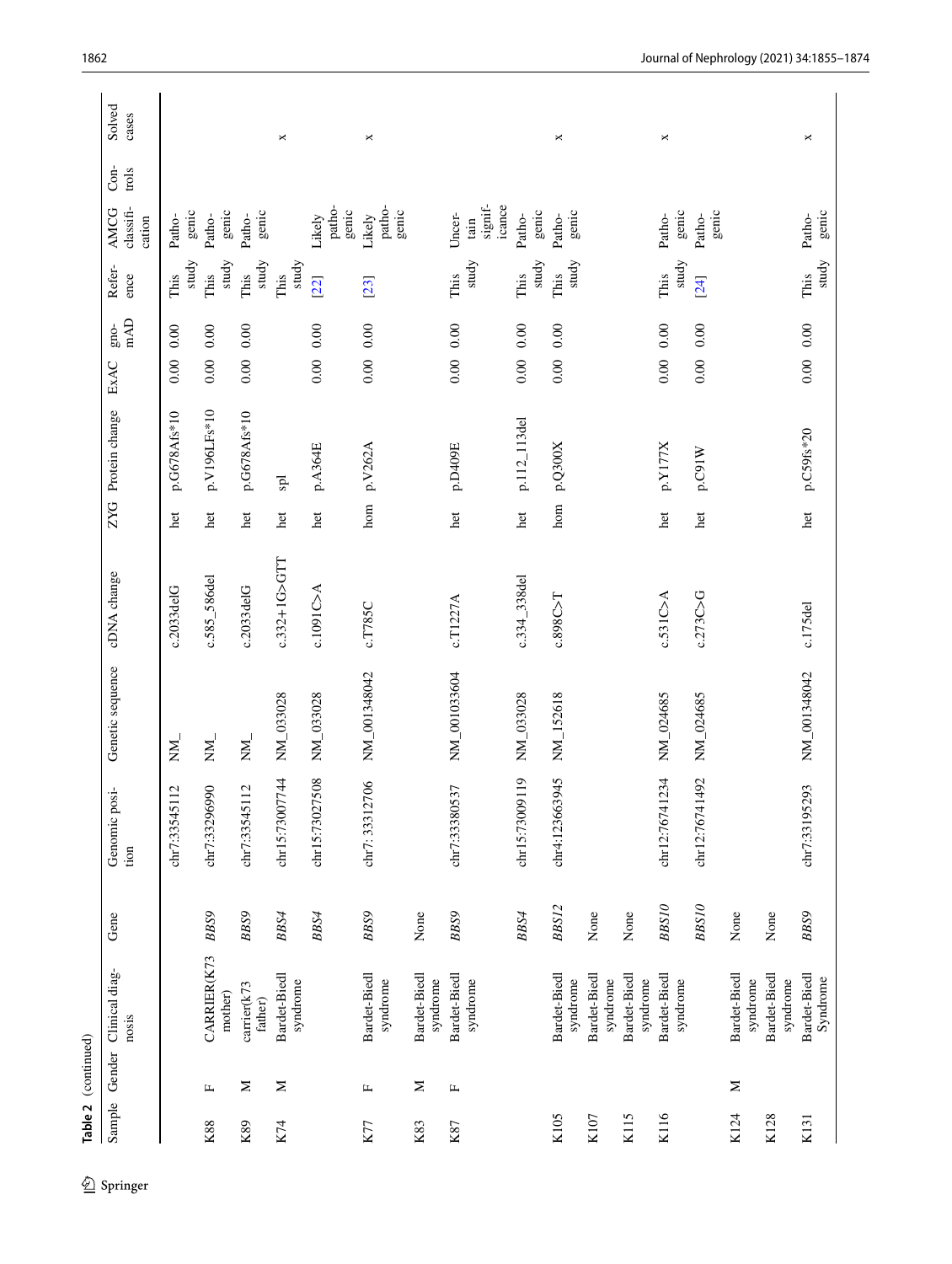|                 | Table 2 (continued) |                          |             |                       |                  |                   |            |                |              |             |                |                                     |                 |                 |
|-----------------|---------------------|--------------------------|-------------|-----------------------|------------------|-------------------|------------|----------------|--------------|-------------|----------------|-------------------------------------|-----------------|-----------------|
| Sample          | Gender              | Clinical diag-<br>nosis  | Gene        | Genomic posi-<br>tion | Genetic sequence | cDNA change       | <b>ZYG</b> | Protein change | ExAC         | mAD<br>gno- | Refer-<br>ence | classifi-<br>AMCG<br>cation         | $Con-$<br>trols | Solved<br>cases |
|                 |                     |                          | <b>BBS9</b> | chr7:33384190         | NM_001348042     | C.1141_1142del    | het        | p.Q381Sfs*5    | 0.00         | 0.00        | study<br>This  | genic<br>Patho-                     |                 |                 |
| K132            |                     | Bardet-Biedl<br>syndrome | bbs4        | chr15:73007744        | NM_033028        | c.332+1G>GTT      | het        | ${\bf Spl?}$   |              |             | study<br>This  |                                     |                 |                 |
| K <sub>75</sub> | Σ                   | Alport syn-<br>drome     | no mut      |                       |                  |                   |            |                |              |             |                |                                     |                 |                 |
| K85             | Σ                   | Alport syn-<br>drome     | COL4A5      | chrX:107816858        | NM_000495        | c.520G>C          | hem        | p.G174R        | $0.00\ 0.00$ |             | [25]           | genic<br>Patho-                     |                 | ×               |
| K95             |                     | Alport Syn-<br>drome     | None        |                       |                  |                   |            |                |              |             |                |                                     |                 |                 |
| K96             |                     | Alport Syn-<br>drome     | None        |                       |                  |                   |            |                |              |             |                |                                     |                 |                 |
| K100            |                     | Alport Syn-<br>drome     | COL4A5      | chrX:107816858        | NM_000495        | c.520G            | het        | p.G174R        | $0.00\ 0.00$ |             | [25]           | genic<br>Patho-                     |                 | ×               |
| K109            |                     | Alport Syn-<br>drome     | COL4A3      | chr2:228159682        | NM_000091        | c.3421C > A       | het        | p.L1141I       | $-1.00$ 0.00 |             | study<br>This  | signif-<br>icance<br>Uncer-<br>tain |                 |                 |
|                 |                     |                          | COL4A3      | chr2:228159677        | NM_000091        | $c.3419 - 3C > A$ | het        | Ъq             | $-1.00$ 0.00 |             | study<br>This  | signif-<br>icance<br>Uncer-<br>tain |                 |                 |
|                 |                     |                          | COL4A3      | chr2:228172415        | NM_000091        | c.4253-11G>C      | het        | <b>g</b>       | 0.00         | 0.00        | study<br>This  | signif-<br>icance<br>Uncer-<br>tain |                 |                 |
| K110            |                     | Alport Syn-<br>drome     | COLAA5      | chrX:107816858        | NM_000495        | $c.520G$ >C       | het        | p.G174R        | $0.00\ 0.00$ |             | [25]           | genic<br>Patho-                     |                 | ×               |
| K99             |                     | Alport Syn-<br>drome     | COLAA5      | chrX:107816858        | NM_000495        | c.520G            | het        | p.G174R        | 0.00         | 0.00        | [25]           | genic<br>Patho-                     |                 | ×               |
| K121            |                     | Alport Syn-<br>drome     | COL4A5      | chrX:107868947        | NM_000495.5      | c.3032deIC        | het        | p.P1011Lfs*10  | 0.00         | 0.00        | study<br>This  | genic<br>Patho-                     |                 | ×               |
| K122            |                     | Alport Syn-<br>drome     | COL4A5      | chrX:107868947        | NM_000495.5      | c.3032deIC        | het        | p.P1011Lfs*10  | 0.00         | 0.00        | study<br>This  | genic<br>Patho-                     |                 | ×               |
| K42             | Щ                   | Alport syn-<br>drome     | COL4A4      | chr2:227920747        | NM_000092        | c.G2630A          | het        | p.R877Q        | 0.00         | 0.00        | [26]           | ×<br>Benign                         |                 |                 |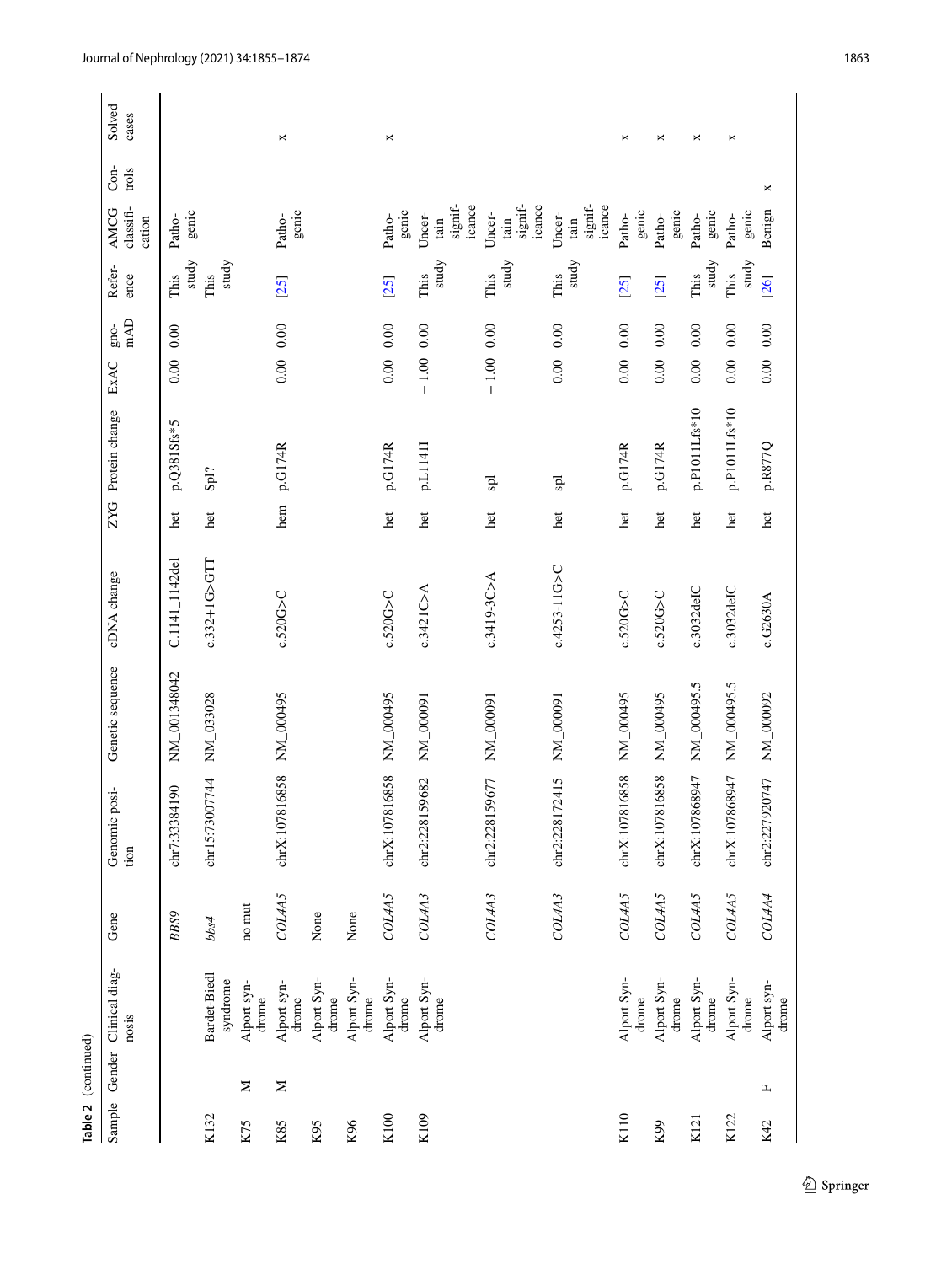| Sample                | Gender | Clinical diag-<br>nosis                               | Gene          | Genomic posi-<br>tion | Genetic sequence | cDNA change  |              | ZYG Protein change | $\mathbf{n}\mathbf{A}\mathbf{D}$<br>gno-<br>ExAC | Refer-<br>ence | $Con-$<br>trols<br>classifi-<br>AMCG<br>cation        | Solved<br>cases |
|-----------------------|--------|-------------------------------------------------------|---------------|-----------------------|------------------|--------------|--------------|--------------------|--------------------------------------------------|----------------|-------------------------------------------------------|-----------------|
|                       |        |                                                       | <b>COLAA4</b> | chr2:227973562        | NM_000092        | c.680G > A   | het          | p.R227H            | 0.00<br>0.00                                     | study<br>This  | signif-<br>icance<br>Uncer-<br>tain                   |                 |
| $\boldsymbol{\Sigma}$ | Σ      | Tubulopahty<br>(fanconi)                              | SLC2A2        | chr3:170720364        | NM_001278658.2   | $c.711+1G>A$ | $_{\rm het}$ | p.R182X            | $0.00\ 0.00$                                     | study<br>This  | genic<br>Patho-                                       | $\Join$         |
| K16                   | щ      | (hypokalemic<br>Tubulopathy<br>metabolic<br>acidosis) | None          |                       |                  |              |              |                    |                                                  |                |                                                       |                 |
| K22                   |        | Carrier (K16<br>mother)                               |               |                       |                  |              |              |                    |                                                  |                |                                                       |                 |
| K17                   | щ      | (hypokalemic<br>Tubulopathy<br>metabolic<br>acidosis) | SLC12A3       | chr16:56938322        | NM_000339        | c.2899A>G    | hom          | p.R967G            | $0.00\ 0.00$                                     | study<br>This  | patho-<br>genic<br>Likely                             | $\Join$         |
| K18                   | щ      | (hypokalemic<br>Tubulopathy<br>metabolic<br>acidosis) | SLC12A3       | chr16:56933468        | NM_000339        | c.2687G>A    | het          | p.R896Q            | $0.00\,$<br>0.00                                 | [27]           | patho-<br>genic<br>Likely                             | $\Join$         |
|                       |        |                                                       | SLC12A3       | chr16:56933491        | NM_000339        | c.2710A > T  | het          | $p.$ 1904 $F$      | $0.00\ 0.00$                                     | study<br>This  | $\mathbf{signif}\text{-}$<br>icance<br>Uncer-<br>tain |                 |
| K19                   | щ      | (hypokalemic<br>Tubulopathy<br>metabolic<br>acidosis) | SLC12A3       | chr16:56933468        | NM_000339        | G2687A       | het          | p.R896Q            | 0.00<br>0.00                                     | [27]           | patho-<br>genic<br>Likely                             | ×               |
|                       |        |                                                       | SLC12A3       | chr16:56933491        | NM_000339        | c.2710A > T  | het          | $p.1904F$          | 0.00<br>0.00                                     | study<br>This  | signif-<br>icance<br>Uncer-<br>tain                   |                 |
| K36                   | щ      | (hypokalemic<br>Tubulopathy<br>metabolic<br>alkalosis | None          |                       |                  |              |              |                    |                                                  |                |                                                       |                 |
| K39                   | щ      | (hypokalemic<br>Tubulopathy<br>metabolic<br>acidosis) | SLC12A3       | chr16:56916409        | NM_000339        | c.1669G>C    | het          | p.G557R            | $0.00\ 0.00$                                     | study<br>This  | patho-<br>genic<br>Likely                             | $\Join$         |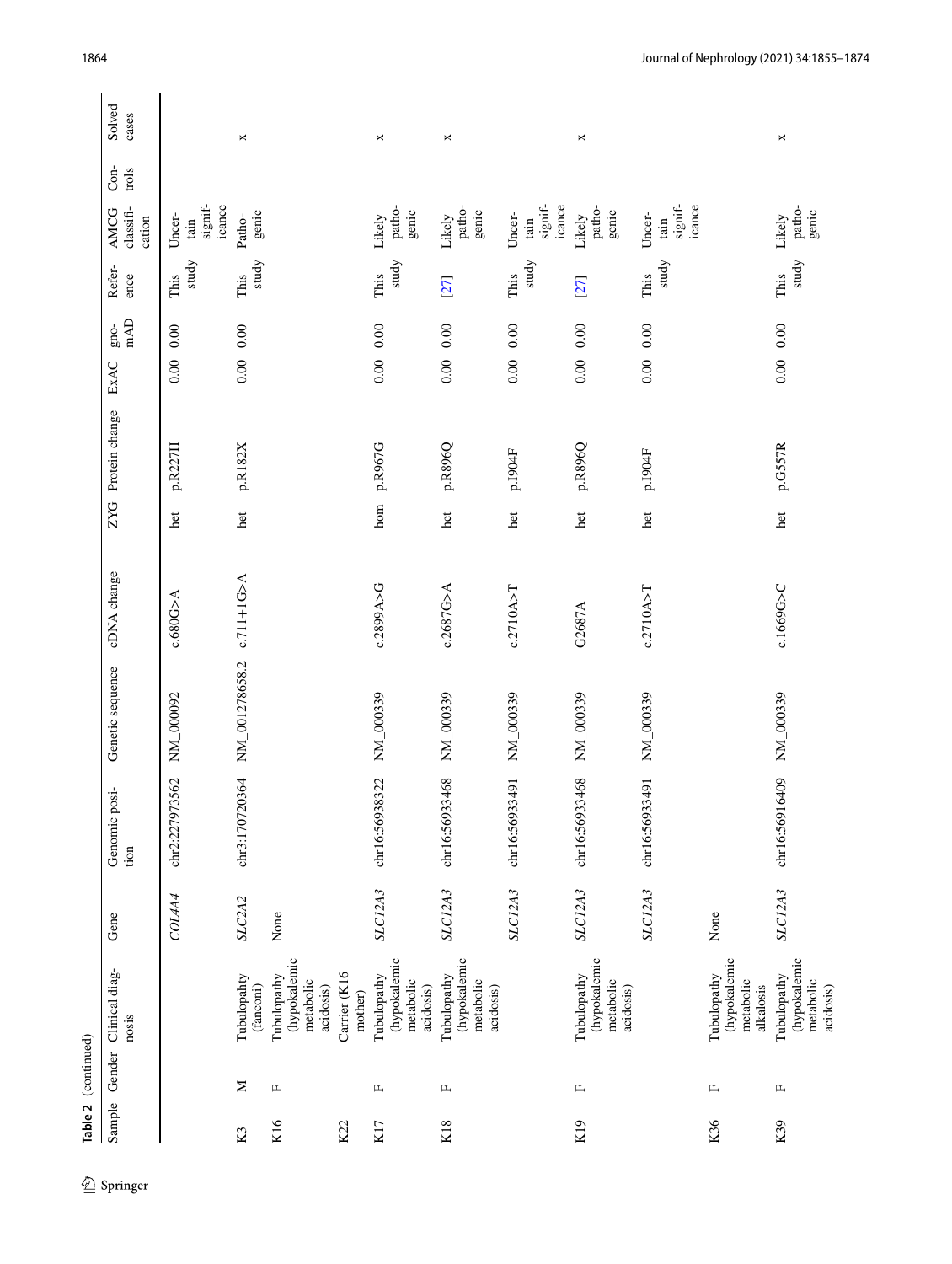|                 | Table 2 (continued) |                                                        |               |                       |                  |             |     |                |                              |                |                                                     |               |                 |
|-----------------|---------------------|--------------------------------------------------------|---------------|-----------------------|------------------|-------------|-----|----------------|------------------------------|----------------|-----------------------------------------------------|---------------|-----------------|
| Sample          |                     | Gender Clinical diag-<br>nosis                         | Gene          | Genomic posi-<br>tion | Genetic sequence | cDNA change | ZYG | Protein change | mAD<br>$g_{\rm 100}$<br>ExAC | Refer-<br>ence | classifi-<br>AMCG<br>cation                         | Con-<br>trols | Solved<br>cases |
|                 |                     |                                                        | SLC12A3       | 1879<br>chr16:5692    | NM_000339        | c.2221G > A | het | p.G741R        | 0.00<br>0.00                 | [28]           | patho-<br>genic<br>Likely                           |               |                 |
| K47             | Щ                   | (hypokalemic<br>Tubulopathy<br>metabolic<br>alkalosis  | None          |                       |                  |             |     |                |                              |                |                                                     |               |                 |
| K65             | щ                   | (hypokalemic<br>Tubulopathy<br>metabolic<br>alkalosis  | None          |                       |                  |             |     |                |                              |                |                                                     |               |                 |
| K78             | Σ                   | (hypokalemic<br>Tubulopathy<br>metabolic<br>alkalosis  | None          |                       |                  |             |     |                |                              |                |                                                     |               |                 |
| K103            |                     | hypokalemic<br>Tubulopathy/<br>metabolic<br>alkalosis) | <b>CLCNKB</b> | chr1:16378205         | NM_000085        | c.1298G>A   | hom | p.G433E        | $0.00\ 0.00$                 | [29]           | patho-<br>genic<br>Likely                           |               | $\Join$         |
| K106            |                     | hypokalemic<br>Tubulopathy/<br>metabolic<br>alkalosis) | None          |                       |                  |             |     |                |                              |                |                                                     |               |                 |
|                 |                     |                                                        | SLC12A3       | chr16:56913006        | NM_000339        | c.1202C > T | het | p.A40IV        | $-1.00\ 0.00$                | study<br>This  | $\operatorname{signif}$<br>icance<br>Uncer-<br>tain |               |                 |
| K117            |                     | hypokalemic<br>Tubulopathy/<br>metabolic<br>alkalosis) | <b>CLCNKB</b> | chr1:16374487         | NM_000085        | c.446T>A    | hom | p.V149E        | $0.00\ 0.00$                 | [30]           | patho-<br>genic<br>Likely                           |               | ×               |
| K <sub>2</sub>  | $\mathbf{r}$        | CAKUT                                                  | None          |                       |                  |             |     |                |                              |                |                                                     |               |                 |
| K35<br>K98      | Σ                   | CAKUT<br>CAKUT                                         | None<br>None  |                       |                  |             |     |                |                              |                |                                                     |               |                 |
| K61             | $\mathbf{r}$        | CAKUT                                                  | None          |                       |                  |             |     |                |                              |                |                                                     |               |                 |
| K63             | $\geq$              | CAKUT                                                  | None          |                       |                  |             |     |                |                              |                |                                                     |               |                 |
| K <sub>52</sub> | $\mathbf{L}$        | (Renal Gluco-<br>Tubulopahty<br>suria)                 | SLC5A2        | chr16:31499413        | NM_003041        | c.940T>C    | het | p.C314R        | $0.00\ 0.00$                 | study<br>This  | signif-<br>icance<br>Uncer-<br>tain                 |               |                 |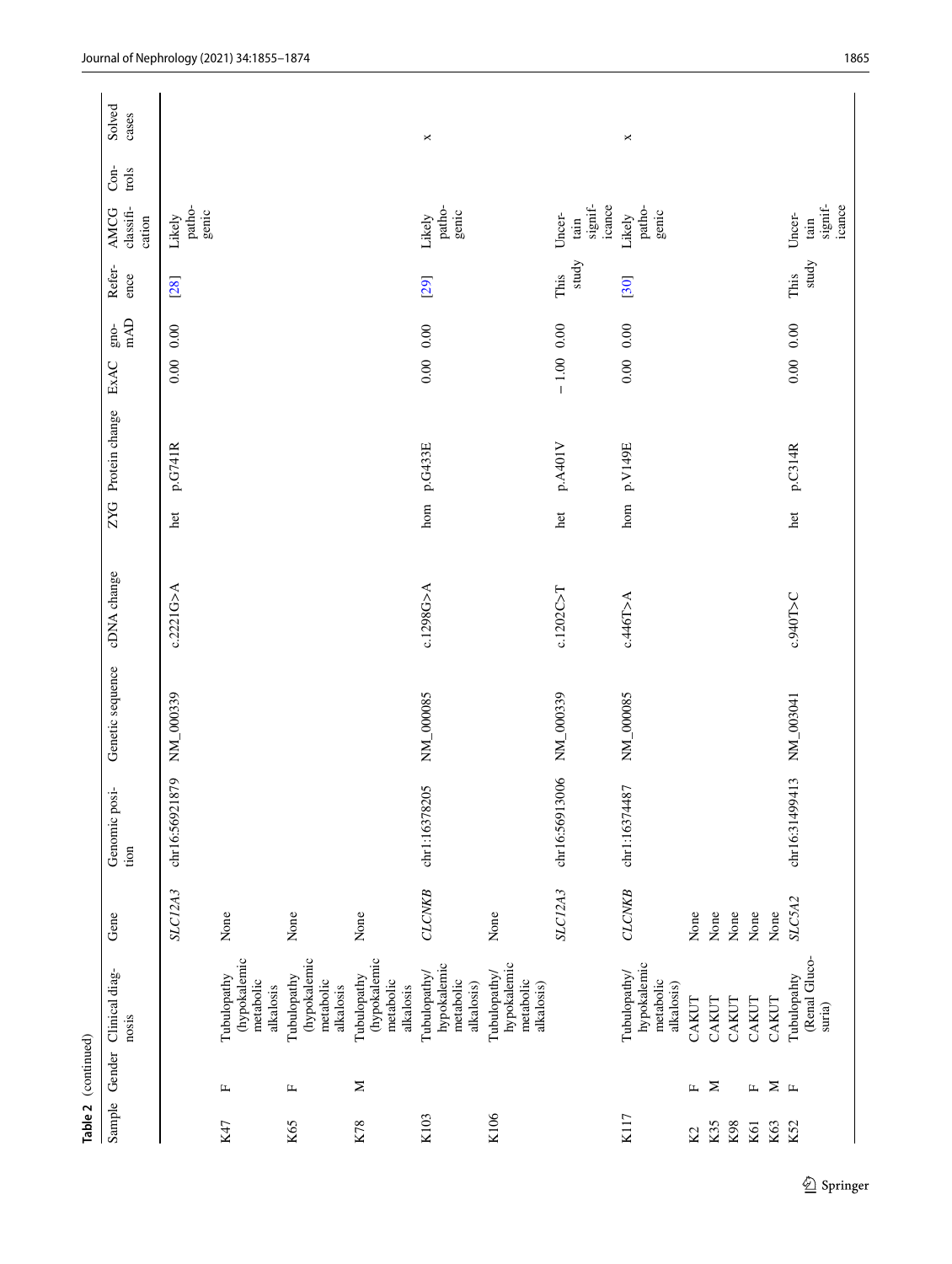|        | Table 2 (continued) |                                                  |                |                       |                  |             |     |                    |                              |                |                                                       |                 |                 |
|--------|---------------------|--------------------------------------------------|----------------|-----------------------|------------------|-------------|-----|--------------------|------------------------------|----------------|-------------------------------------------------------|-----------------|-----------------|
| Sample |                     | Gender Clinical diag-<br>nosis                   | Gene           | Genomic posi-<br>tion | Genetic sequence | cDNA change |     | ZYG Protein change | mAD<br>$g_{\rm 100}$<br>ExAC | Refer-<br>ence | classifi-<br>AMCG<br>cation                           | $Con-$<br>trols | Solved<br>cases |
|        |                     |                                                  | SLC5A2         | chr16:31500293        | NM_003041        | c.1373C > A | het | p.A458E            | $0.00\,$<br>0.00             | study<br>This  | signif-<br>icance<br>Uncer-<br>tain                   |                 |                 |
| K86    | $\mathbf{L}$        | (Renal Gluco-<br>Tubulopathy<br>suria)           | None           |                       |                  |             |     |                    |                              |                |                                                       |                 |                 |
| K68    | Щ                   | (Renal Gluco-<br>Tubulopathy<br>suria)           | SLC5A2         | chr16:31499413        | NM_003041        | c.940T>C    | het | p.C314R            | 0.00<br>0.00                 | study<br>This  | signif-<br>icance<br>Uncer-<br>tain                   |                 |                 |
| K43    | $\geq$              | (Hypercalciu-<br>Tubulopahty<br>$\dot{\rm na})$  | None           |                       |                  |             |     |                    |                              |                |                                                       |                 |                 |
| K53    | $\mathbf{L}$        | (hypercalciu-<br>Tubulopathy<br>$_\mathrm{ria)}$ | <b>SLC34A1</b> | chr5:176812822        | NM_001167579     | c.80C > T   | het | p.T27M             | $0.00\,$<br>0.00             | study<br>This  | $\mathbf{signif}\text{-}$<br>icance<br>Uncer-<br>tain |                 |                 |
|        |                     |                                                  | <b>EHHADH</b>  | chr3:184910069        | NM_001166415     | c.1829A > T | het | p.N610I            | $0.00\,$<br>0.00             | Benign         | Benign                                                |                 |                 |
| K27    | $\mathbf{L}$        | (Hypercalciu-<br>Tubulopahty<br>$_\mathrm{ria)}$ | None           |                       |                  |             |     |                    |                              |                |                                                       |                 |                 |
| K97    |                     | (hypercalciu-<br>Tubulopathy<br>ria)             |                |                       |                  |             |     |                    |                              |                |                                                       |                 |                 |
| K7     | Щ                   | (hypercalciu-<br>Tubulopathy<br>ria)             | None           |                       |                  |             |     |                    |                              |                |                                                       |                 |                 |
| K8     | Σ                   | (hypercalciu-<br>Tubulopathy<br>ria)             | None           |                       |                  |             |     |                    |                              |                |                                                       |                 |                 |
| K120   |                     | (hypercacliu-<br>Tubulopathy<br>ria)             | None           |                       |                  |             |     |                    |                              |                |                                                       |                 |                 |
| K133   | Щ                   | (hypercacliu-<br>Tubulopathy<br>$_\mathrm{ria)}$ | None           |                       |                  |             |     |                    |                              |                |                                                       |                 |                 |
| K11    | $\mathbb{L}$        | Tubulopathy<br>(RTA)                             | None           |                       |                  |             |     |                    |                              |                |                                                       |                 |                 |
|        |                     |                                                  |                |                       |                  |             |     |                    |                              |                |                                                       |                 |                 |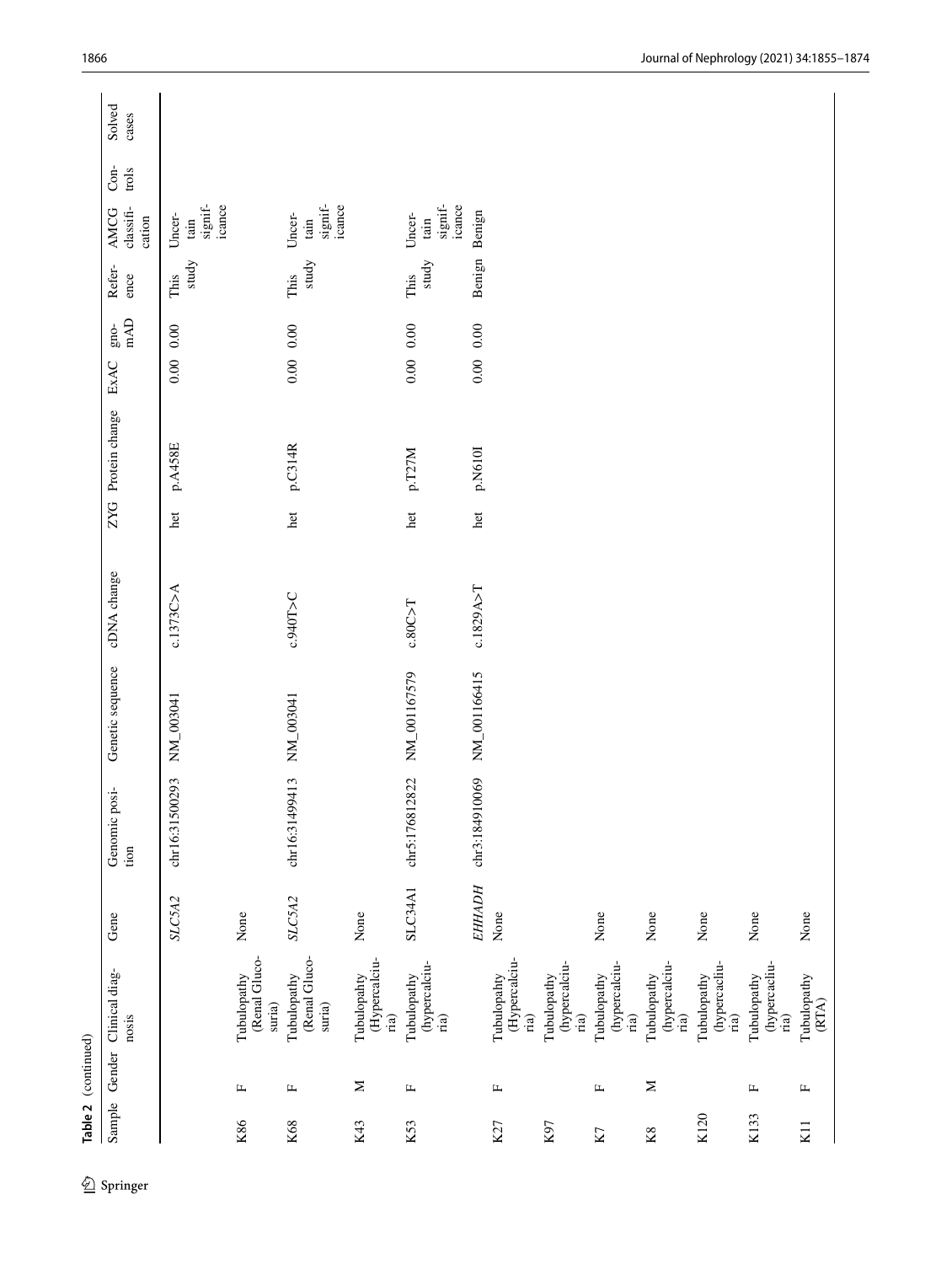|      | Table 2 (continued) |                                              |               |                                   |                              |                |         |                              |              |      |                        |                                                        |         |                 |
|------|---------------------|----------------------------------------------|---------------|-----------------------------------|------------------------------|----------------|---------|------------------------------|--------------|------|------------------------|--------------------------------------------------------|---------|-----------------|
|      |                     | Sample Gender Clinical diag-<br>nosis        | Gene          | Genomic posi-<br>tion             | Genetic sequence cDNA change |                |         | ZYG Protein change ExAC gno- |              | mAD  | ence                   | Refer- AMCG Con-<br>classifi-<br>cation                | $trols$ | Solved<br>cases |
| K102 |                     | Tubulopathy<br>(RTA)                         |               | ATP6V0A4 chr7:138434066 NM_020632 |                              | $c.1030-6T$    | het spl |                              | $-1.00$      |      | study<br>This          | tain<br>signif-<br>icance<br>Uncer-                    |         |                 |
| K123 |                     | (cystinuria)<br>Tubulopathy                  | SLC7A9        |                                   | chr19:33355167 NM_001126335  | c.313G>A       | het     | $p.G105R$                    | $0.00\ 0.00$ |      | $[30]$                 | genic<br>Patho-                                        |         |                 |
|      |                     |                                              | <b>SLC7A9</b> |                                   | chr19:33324187 NM_001126335  | c.1266_1267del | het     | p.L424Gfs*63                 | $0.00\ 0.00$ |      | This                   |                                                        |         |                 |
| K12  |                     | Tubulopathy<br>Insipidus)<br><b>Diabetes</b> | AVPR2         | chrX:153171298                    | NM_000054                    | c.338G > A     | hem     | p.R113Q                      | 0.00         | 0.00 | study<br>This<br>study | Patho-<br>genic<br>Likely<br>patho-<br>patho-<br>genic |         |                 |
| K20  | ⋝                   | (hypertension)<br>Tubulopathy                | None          |                                   |                              |                |         |                              |              |      |                        |                                                        |         |                 |

### **Validation of nephroplex**

To design the Nephroplex-panel, a straightforward procedure was followed. Briefy, disease genes causing major inherited kidney disorders were selected. The target sequences were enriched by the HaloPlex system (see "[Methods"](#page-1-0) Section). To validate NephroPlex, the analysis included DNA samples belonging to patients with known genetic mutations ( $n = 7$ , see Table [1](#page-2-0)), with 100% specificity. The average read depth of the target region was more than 98% at  $20 \times$  and more than 90% at 100  $\times$ . Damaging variants were validated by Sanger sequencing. Primers for PCR were designed using PRIMER3PLUS free software ([http://www.bioinformatics.](http://www.bioinformatics.nl/cgi-bin/primer3plus/primer3plus.cgi) [nl/cgi-bin/primer3plus/primer3plus.cgi\)](http://www.bioinformatics.nl/cgi-bin/primer3plus/primer3plus.cgi) and synthesized by Eurofns Genomics. Sanger sequencing was performed using the BigDye Terminator v1.1 cycle sequencing kit and ABI3130xl, as suggested by the manufacturer (thermoFisher). For validation of *PKD1* variants, Long PCR was performed to discriminate the *PKD1* gene from the pseudogene overlapping region (exon1- exon34), as reported by Tan YC et al [[39\]](#page-18-29).

### **Variant interpretation**

To provide clinically relevant data, a multidisciplinary board consisting of geneticists and nephrologists reviewed the analysis in the context of clinical data. To identify causal variants, the latter were frst prioritized based on frequency in public databases [\(http://www.broadinstitute.org/\)](http://www.broadinstitute.org/) and in the internal database, using a minimum allele frequency  $(MAF) < 1\%$  as the cut-off. Then, among the rare variants, we selected exonic and splicing mutations. These variants were searched for in public databases, such as CLINVAR ([https://www.ncbi.nlm.nih.gov/clinvar/\)](https://www.ncbi.nlm.nih.gov/clinvar/), HGMD ([http://](http://www.hgmd.cf.ac.uk/ac/index.php) [www.hgmd.cf.ac.uk/ac/index.php\)](http://www.hgmd.cf.ac.uk/ac/index.php), and, with regard to ADPKD patients, also in the MAYO CLINIC Database. All variants were classifed into the fve categories defned by ACMG standards: pathogenic (P), likely pathogenic (LP), uncertain signifcance (US), likely benign (LB) and benign (B). P variants were defned as such when reported in the literature as deleterious or when they resulted in protein truncation. LP variants were defned in the same way as those previously established as LP in the literature; LB and B variants were those defned as such by other articles or that were predicted not to be damaging by *in silico* programs, such as SIFT and Polyphen.

### **Statistics**

To compare the effect of genetic mutations (truncating *PKD1* vs non-truncating) on the eGFR decrease as a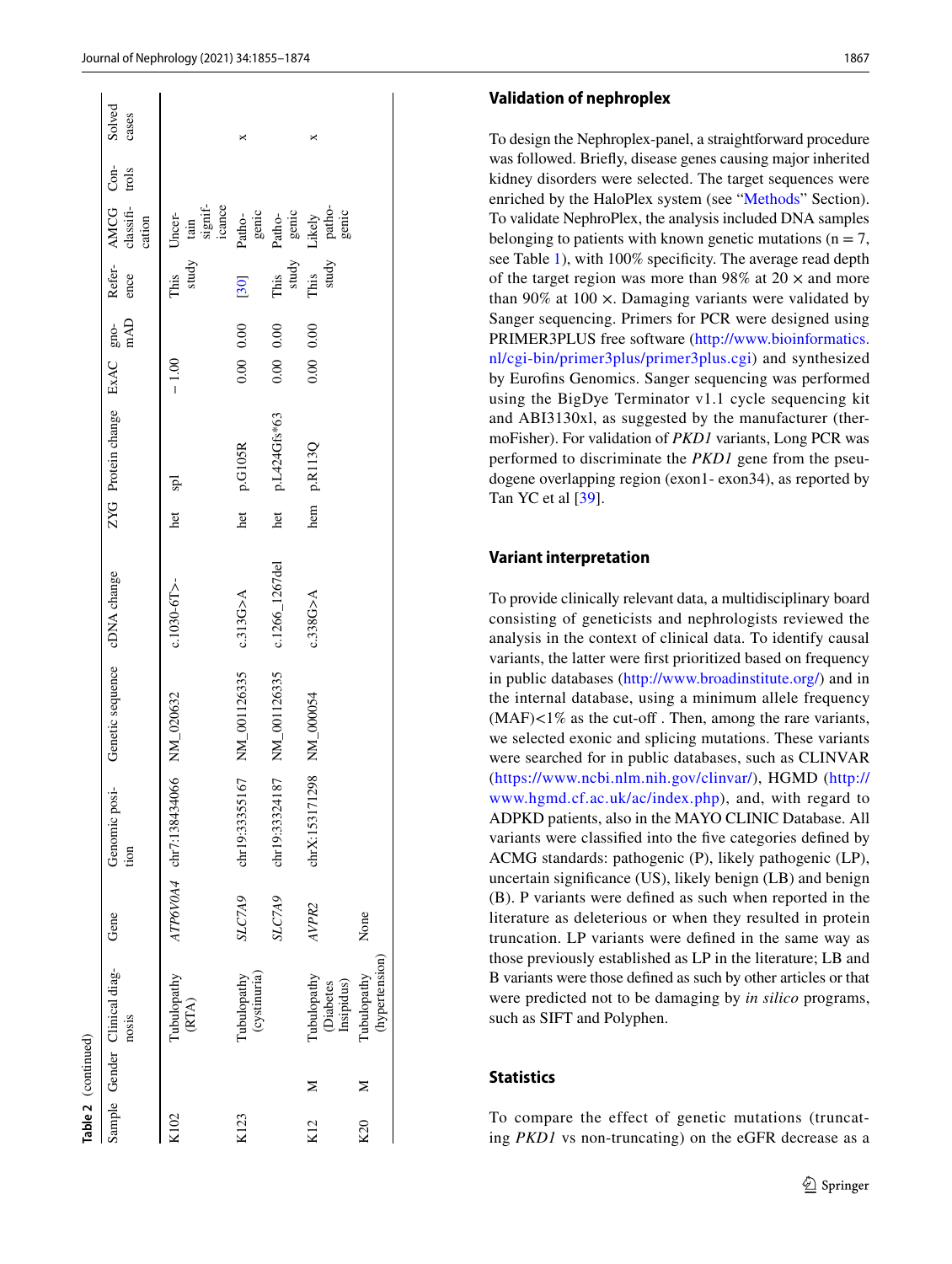function of age we used covariance analysis with eGFR as the dependent variable, age as covariate and type of mutation (truncating vs. non truncating) as factor. Statistical significance was accepted for  $p < 0.05$ .

# **Results**

# **Patient cohort**

One-hundred-nineteen subjects were enrolled in the study, including 107 probands and 12 relatives. Probands underwent genetic analysis to address the molecular basis of the following clinical pictures: inherited polycystic diseases  $(N = 35)$  (Table [1\)](#page-2-0); among non-cystic patients, the following categories were included in the study; hypokalemic metabolic alkalosis tubulopathies ( $n = 12$ ), Fanconi syndrome  $(n = 1)$ , cystinuria  $(n = 1)$ , renal glycosuria  $(n = 3)$ , distal renal tubular acidosis /dRTA  $(n = 2)$ , hypercalciuria (n = 8), diabetes insipidus (n = 1), Alport Syndrome/  $AS(n = 11)$ , congenital anomalies of kidney and urinary tract (CAKUT)( $N = 5$ ), Bardet-Biedl Syndrome/ BBS (n  $= 27$  $= 27$  $= 27$ ), and resistant hypertension (n = 1) (Table 2). Most patients were analyzed as single/sporadic cases (97 out of 107 patients), and ten as familial.

### **Molecular analysis of polycystic patients**

Thirty-fve individuals underwent genetic analysis due to the clinical suspicion of inherited kidney cystic diseases. A causative mutation was found in over 51% of patients studied; the remaining patients showed either variants of uncertain signifcance (VUS) or no putative genetic mutations (Fig. [1](#page-14-0)a). Thirty-six variants in *PKD1* and *PKD2* were found in 25 individuals; twenty-two variants were novel, the remaining were already described in the literature. *PKD1* variants occurred with higher frequency than *PKD2* (83.4% *vs* 16.6%, respectively). We detected damaging *PKD1- 2* variants in 15 individuals; 12 in *PKD1* and *3* in *PKD2,* respectively (Figs. [1b](#page-14-0) and C). Twelve pathogenic variants were truncating variants, while the remaining were missense variants. Seven out of 12 damaging *PKD1* mutations were located in duplicated regions. Finally, seven patients did not show rare variants in the genes of interest. Interestingly, analysis of covariance of eGFR using age as covariate and type of mutation (truncating *PKD1* variants vs. all others, including no detected variants) as factor revealed signifcant effects for age  $(F = 5.87, p = 0.027)$  and borderline age x mutation type interaction effect ( $F = 3.1$ ,  $p = 0.09$ ). This was due to the greater slope of the age-eGFR regression line in the group with *PKD1-* truncating patients, as indicated by previous studies [\[40](#page-18-30), [41](#page-18-31)]. Indeed, regression analysis in this group showed that each year of age led to a mean loss of

eGFR of 2.54 ml/min/1.73 $m^2$ , whereas in the non-truncating group the loss of eGFR was of  $0.73$ ml/min/ $1.73$ m<sup>2</sup> (Supplemental Fig. [1](#page-14-0)). Moreover, we found a frameshift hemizygote *OFD1* mutation in a young female patient, one patient with compound heterozygote *PKHD1* variants, and one patient with a frameshift *MUC1* variant (Fig. [1b](#page-14-0) and c).

### **Molecular analysis of non (poly)cystic patients**

#### **BBS individuals**

Two of the 27 BBS individuals were studied as trios (K73 and K128). Nine patients showed homozygote variants and five patients had compound heterozygote variants in known BBS genes. Six patients showed only heterozygote BBS variants, while 7 patients did not show any alteration in the genes of interest (Table [2](#page-6-0)). Major variants were predicted as likely pathogenic or pathogenic (see Table [2\)](#page-6-0). The most common mutations were detected in *BBS10, BBS12, BBS4,* and *BBS9* genes.

#### **Alport Syndrome patients**

Eleven patients (3 males and 8 females) with a clinical suspicion of AS were analyzed. Six indexes showed pathogenic variants: all mutations were in the *COL4A5* gene. Among these patients, four related individuals showed the known *COL4A5*c.520G>C pathogenic variant, while two sisters showed the novel *COL4A5* c.3032deIC variant, resulting in a frameshift mutation (Table [2](#page-6-0)).

#### **Tubulopathies and CAKUT patients**

Patients with hypokalemic metabolic alkalosis of renal origin made up the most substantial subgroup of patients with a clinical suspicion of tubulopathies, accounting for 12 individuals. Six individuals showed either pathogenic or likely pathogenic homozygote or composite heterozygote variants in *SLC12A3* ( $n = 5$ ) or *CLCKNB* ( $n = 1$ ). One patient showed only a heterozygote *SLC12A3* variant and the remaining 5 patients showed no mutations in genes of interest. Two out of three patients with renal glycosuria showed variants of uncertain signifcance in *SLC5A2*; hypercalciuric patients, as well as patients with CAKUT were all unsolved. Major genetic fndings of non-cystic individuals are summarized in Fig. [2](#page-16-0) and table [2.](#page-6-0)

### **Frequency of** *BBS4***c.332+1G>GTT in the patients' cohort**

We found the c.332+1G>GTT variant in the *BBS4* gene in fve unrelated BBS individuals. The variant was homozygote in three BBS patients, while two patients were heterozygote. The predicted effect of genetic mutation of protein function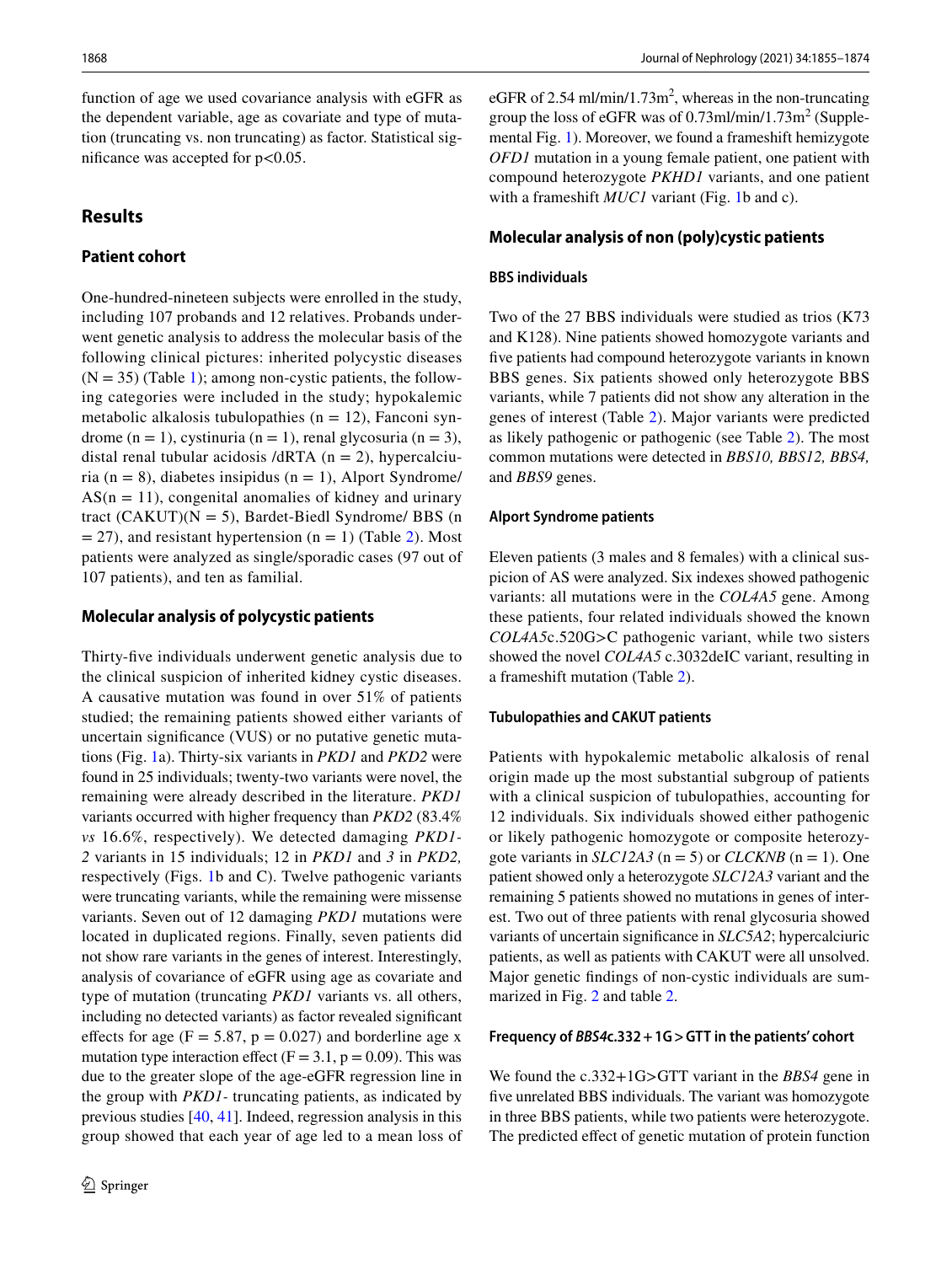is depicted in Fig. [3.](#page-17-8) One of the two heterozygote patients showed a second *BBS4* variant, described in the literature as pathogenic. The other patient did not show additional variants in *BBS4,* thus was unsolved. Given the high frequency of this variant, we searched for the variant in our internal database, accounting for 4,000 individuals: besides the cases reported above, it was detected in an additional subject. The latter underwent genetic analysis for the suspicion of AS (K121). The *BBS4* c.332+1G>GTT variant was heterozygote and, was consistent with the autosomal recessive inheritance of BBS. This patient did not show clinical signs of the disorder and was considered an unafected car-

#### *PKD1* **variants in non‑cystic individuals**

restricted geographic origin.

During the analysis of *PKD1* variants in non-cystic individuals, a high prevalence of *PKD1* variants was observed.

rier. Interestingly, individuals harboring the variant showed

We detected a total of 28 rare *PKD1-2* variants in 21 out of 75 adult individuals with non-cystic phenotype (28%). Five variants were detected in *PKD2*, while the remaining variants were found in *PKD1* (18% vs 82%, respectively). Supplemental Table 2 shows the position of the variants and whether they have been previously reported in major public databases, such as Clinvar and/or the Mayo Clinic database. All detected variants were predicted by *in silico* program as benign or likely benign variants, with two exceptions. Patients K7 and K17 underwent genetic analysis due to the clinical suspicion of hypercalciuria and Gitelman syndrome, respectively. K7 was unsolved, while K17 showed a homozygote *SLC12A3* variant, explaining the phenotype. Moreover, our analysis revealed that both individuals carried a *PKD1* variant: a frameshift *PKD1* mutation (K7), predicted as pathogenic, and a missense *PKD1* variant predicted as likely pathogenic (K17), respectively. Both mutations were located in duplicated *PKD1* regions, as well as in 77.3% of detected *PKD1* variants in this subgroup of individuals. To further analyze whether our fndings might have been the result of



Analysis of cystic patients

<span id="page-14-0"></span>**Fig. 1** Genetic analysis of cystic patients. 1a Genetic diagnosis was obtained for 51.5% of patients, the remaining showed either variants of uncertain signifcance (VUS) or no causative variants. 1b. Genetic analysis confrmed the diagnosis of autosomal dominant polycystic kidney dissease (ADPKD) in 15 individuals, Oro-facio-digital type 1 Syndrome (OFD-1,  $n = 1$ ), autosomal dominant tubulointerstitial kidney disease (ADTKD,  $n=1$ ) and autosomal recessive polycystic kidney disease (ARPKD,  $n=1$ ). 1c. Among the pathogenic variants, our results showed that the main mutations occurred in *PKD1*, followed by *PKD2*. *OFD1*, *MUC1* and *PKHD1* mutations were less frequent

**c**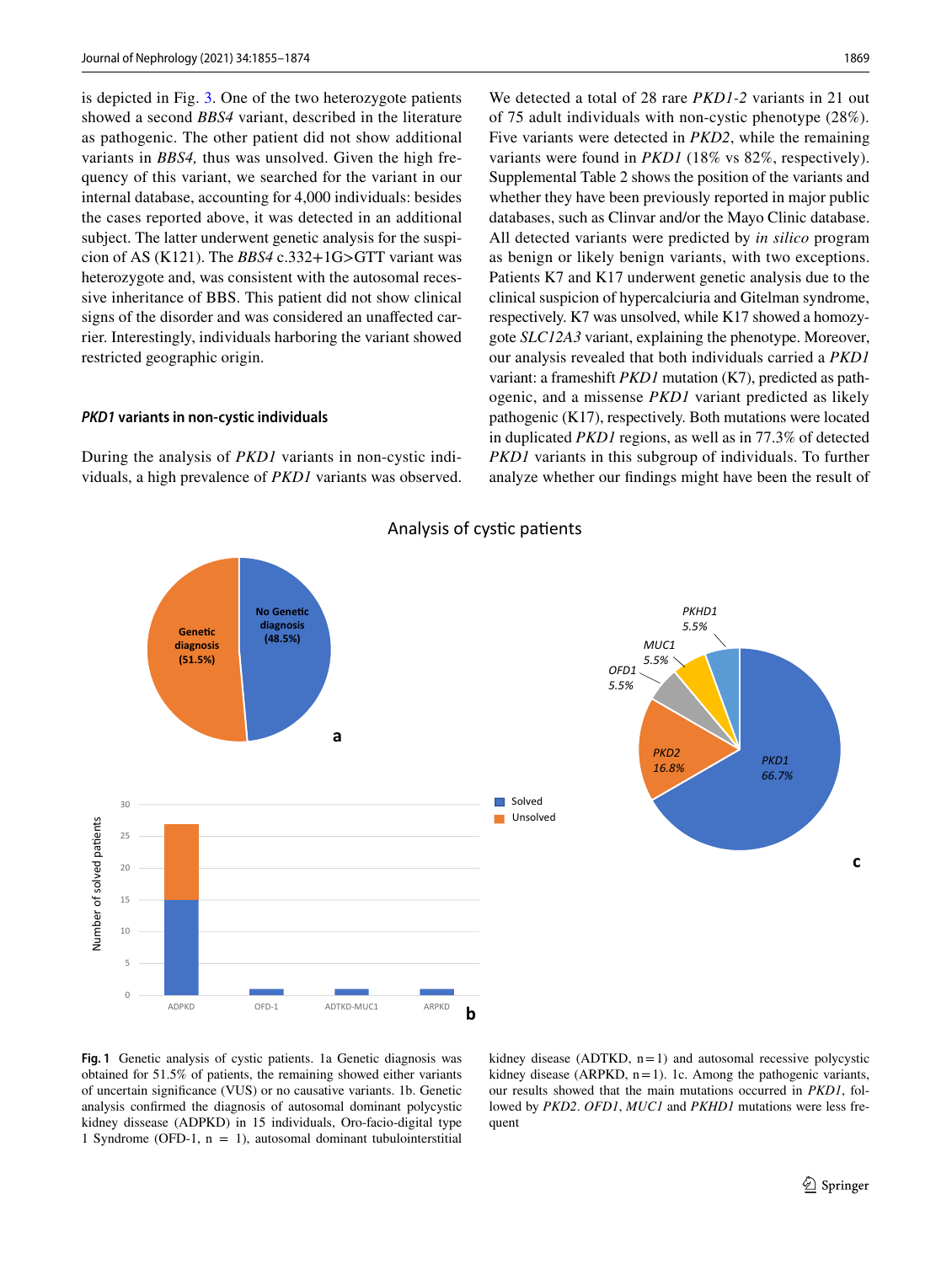contamination by pseudogenes, we performed ClustalW alignment of *PKD1* with all pseudogene sequences to localize the position of the 'incidental variants'. Our analysis revealed that all the variants detected in exon 10-33 were located in overlapped regions with almost one pseudogene (see Supplemental Table 2 and additional supplemental material). These fndings suggest possible contamination.

### **Discussion**

In the present study, we set-up and validated a gene panel, named Nephroplex, that includes 115 genes causing inherited kidney disorders, with the aim to defne the genetic landscape of a cohort of individuals with kidney cystic and non-cystic phenotype. Recently, WES and WGS have entered into clinical use in several felds. However, there has been a great deal of speculation concerning the perceived advantages and limitations of these studies as compared to focused panels. Costs, time to results, coverage and scalability are major considerations. Given the reduction of costs of NGS, the latter is not a crucial discriminator in choosing sequencing strategies. Moreover, focused gene panels still retain some advantages when used for diagnostic purposes. WGS produces massive amounts of data, requiring intense computational analysis and adequate instrumentation that few clinical laboratories have embraced. The generation of so much sequence data per patient causes low coverage compared with targeted panels, even though this limitation has been overcome in recent studies [\[42](#page-18-32)]. Thus, while gene panels and WGS provide similar diagnostic yield, a more laborious analysis is required to handle WGS data. Clearly, WGS ofers the advantage of re-analysis paralleling the advances in knowledge and the possibility to discover novel disease, risk and modifer genes, when probands are studied as trios and when data are validated properly.

In our study, the group of polycystic individuals consisted mainly of ADPKD patients. The genetic panel included the two most common genes causing ADPKD, namely *PKD1* and *PKD2* [[43,](#page-18-33) [44\]](#page-18-34). The study is in line with data from the literature suggesting the superiority of NGS compared with Sanger in analyzing the *PKD1*, which is a large gene con-sisting of 46 exons [\[45,](#page-18-35) [46\]](#page-19-0). Molecular screening is unusually difficult, as exons 1-33 have six copies of this region presenting as pseudogenes (PKD1P1-P6), located ~ 13-16Mb proximal to *PKD1*, on the short arm of chromosome 16 [\[47](#page-19-1)]. These pseudogenes have early stop codons, so they do not generate large protein products and are 98–99% identical to *PKD1* in homologous regions. This complexity makes molecular diagnosis challenging. Comprehensive screening of well-characterized ADPKD patients has revealed defnite (truncating) mutations in up to 61% of afected families, and in-frame changes in  $\sim$  26%, all of which were scored as pathogenic [[48,](#page-19-2) [49\]](#page-19-3). Screening for larger rearrangements using multiplex ligation-dependent probe amplification detected mutations in a further  $\sim$  4% of families [\[50](#page-19-4)]. Nondefinite mutations were found in 26% of patients, and  $\sim$  9% of individuals showed no mutations in either *PKD1* or *PKD2* [[48\]](#page-19-2). There are several explanations for this: missed mutations in *PKD1* gene due to technical limitations; *PKD1* pseudogenes; intronic mutations; gene promoter changes; mosaicism; other genes, as recently suggested [\[51](#page-19-5)]. In our study, we found a higher prevalence of *PKD1* than *PKD2* mutations in ADPKD patients, just as reported in the literature. Interestingly, in the study we encountered the greatest difficulties during ADPKD molecular diagnosis  $:(1)$  the high incidence of private mutations; (2) the large prevalence of missense variants. As largely addressed by experts, the classifcation of missense variants remains cumbersome given the technical difficulties of performing functional studies. In this scenario, the high allelic heterogeneity of *PKD1* and *PKD2* in non-cystic individuals further complicates molecular diagnosis, as we showed in our cohort. Most variants found in subjects with no clinical ADPKD phenotype were missense variants. Only two patients showed a pathogenic and a likely pathogenic variant, respectively, according to prediction tools. However, the majority of *PKD1* variants in the cohort of non-cystic individuals were located in duplicated regions, including the ones defned as pathogenic: our alignment studies suggest that they may be the result of contamination (*PKD1* gene vs pseudogenes?).

BBS was the second most represented disease in our cohort. The analysis revealed a diagnostic rate of 44%. Interestingly, the study showed a surprisingly high prevalence of *BBS4* variants. *BBS1, 2*, and *10* are known to constitute nearly 50% of diagnoses [[52](#page-19-6), [53\]](#page-19-7). One possible explanation is that patients were selected from a cohort consisting of over 60 well-characterized BBS individuals, with most of them possessing a genetic diagnosis at basal. Thus, several *BBS1*-mutated patients were excluded from the study. The high prevalence of *BBS4* mutations in our study was peculiar and attracted our attention. All patients harbored the same *BBS4c.332*+*1G*>*GTT* variant. The latter was homozygote in three unrelated BBS individuals. A fourth patient showed two *BBS4* mutations. An additional BBS subject with no complete molecular diagnosis showed the heterozygote *BBS4c.332*+*1G*>*GTT* variant. The identifed mutation is predicted to determine defective splicing. Interestingly, all individuals were from the same region of Southern Italy. Three of 5 *BBS4*-patients were from an area south of Naples, between Torre del Greco and Castellammare di Stabia. The remaining two BBS individuals were from Naples city. A review of both the public and of our own internal database showed no evidence of the variant, except for one additional individual who was identifed in the internal database. The patient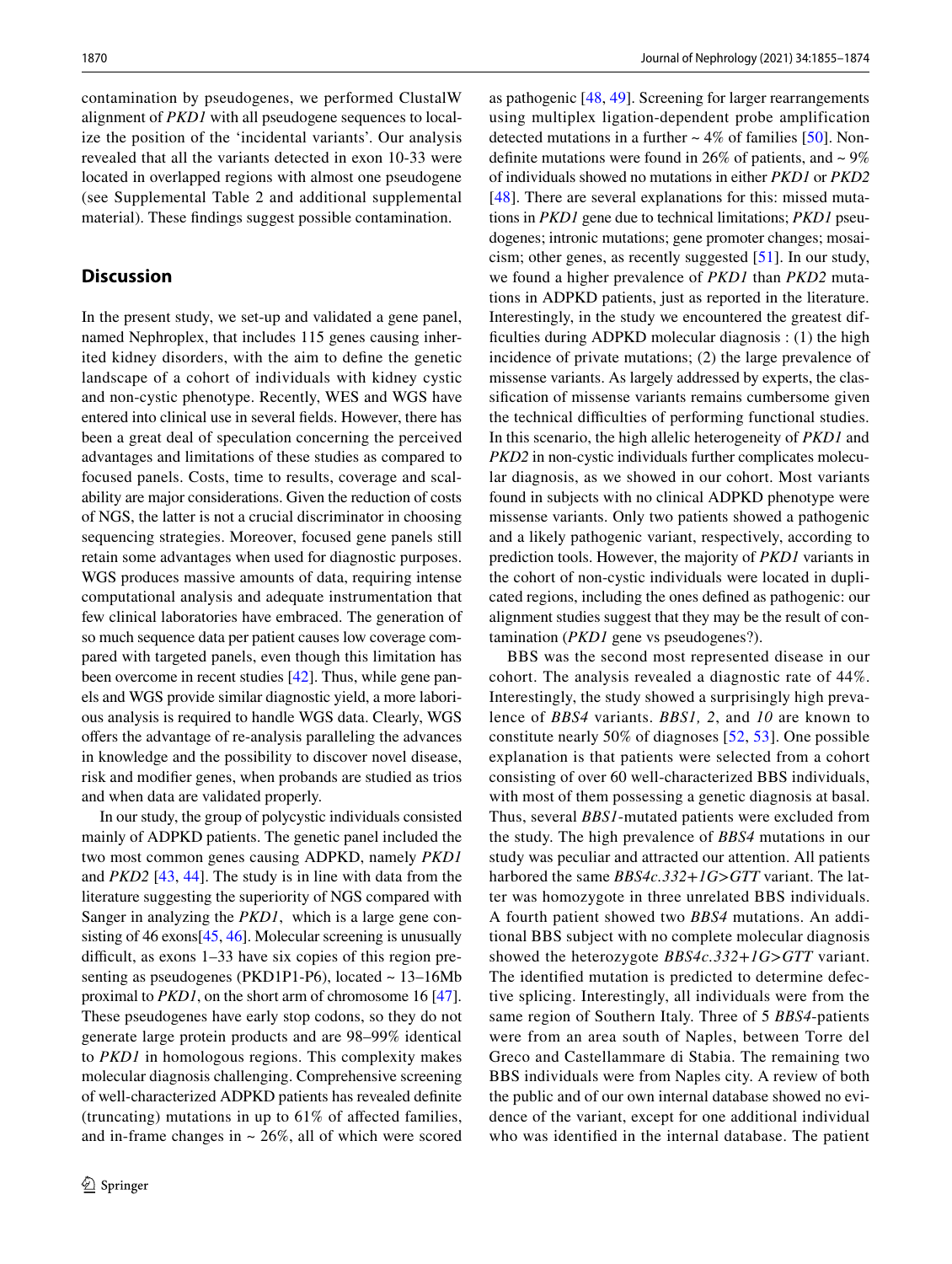

Analysis of non-cystic patients

<span id="page-16-0"></span>**Fig. 2** Genetic analysis of non-cystic patients. **a** Forty percent of patients were solved. **b** Classes of disorders and relative number of solved and unsolved individuals. **c** Major pathogenic variants

was a woman born in Naples, undergoing genetic analysis for the clinical suspicion of AS(K121). She showed the heterozygote *BBS4c.332*+*1G*>*GTT* variant, in the absence of any signs of BBS, as expected. Considering the rarity of the disease, with a prevalence of 1:160,000 individuals, the detected *BBS4* variant shows a striking prevalence in Naples, indicating a possible founder mutation. These observations provide the rationale for a cost- and timeefficient screening of this limited geographic area to determine allele frequency distribution and to estimate the risk of BBS occurrence.

Additional non cystic patients in the study included patients suffering from tubulopathies and CAKUT. Fifty percent of patients with hypokalemic metabolic alkalosis were solved as Gitelman Syndrome or Bartter syndrome type 3. Conversely, patients with hypercalciuria and CAKUT were all unsolved. The scarce knowledge of the genetic landscape of these disorders and the contribution of acquired factors to

detected in this category of individuals. *BBS* Bardet-Biedl syndrome; *AS* Alport syndrome; *Hypok* hypokalemic; *RTA* renal tubular acidosis; *Fanconi S* Fanconi syndrome; *DI* diabetes insipidus

their pathogenesis account at least in part for these results [[54,](#page-19-8) [55\]](#page-19-9).

The present study demonstrates the potential of a kidney focused gene-panel in the diagnosis of renal inherited disorders. In the era of WGS and WES, the potential of focused genetic panels is still of clinical utility and scientifc interest, providing advantages when studying inherited kidney disorders in terms of both diagnostic purpose and identifcation of allele frequency in a restricted geographic area, a pre-requisite to address the risk of occurrence of genetic disorders.

**Supplementary Information** The online version contains supplementary material available at<https://doi.org/10.1007/s40620-021-01048-4>.

**Acknowledgements** This work is generated within the European Reference Network for Rare Kidney Diseases (ERKNet).

**Author contributions** Study concepts and design: MZ, FDVB, FT, GC and VN; data acquisition: FDVB, AT, GB, VN; data analysis/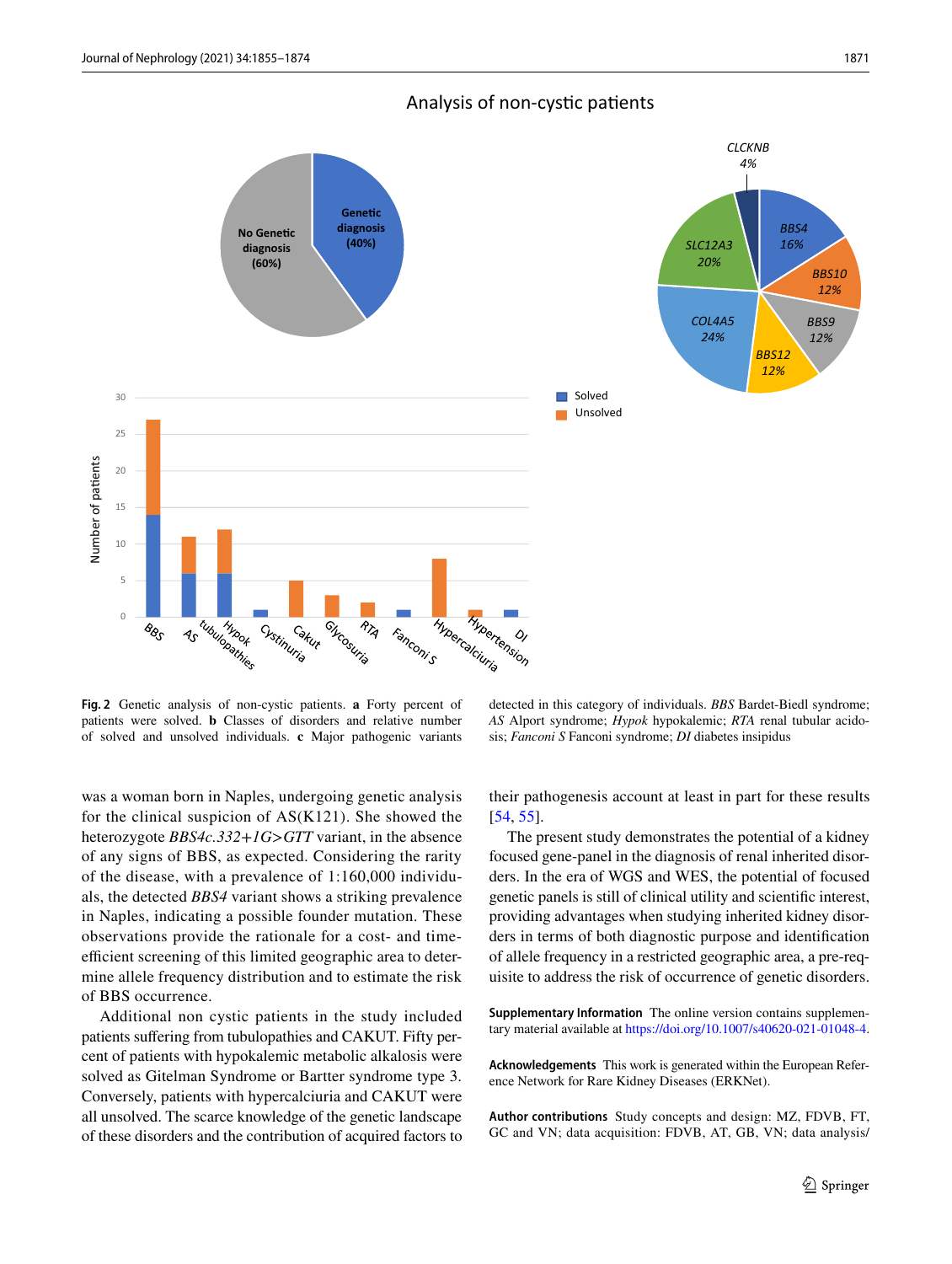

<span id="page-17-8"></span>**Fig. 3** Schematic representation of the BBS4 c. *332*+*1G*>*GTT* variant. The fgure shows the possible efects of the genetic variants, according to in silico program: (1) retention of the enthrone; (2) acti-

vation of a cryptic site of splicing, with the resulting protein encountering a premature stop codon

interpretation: MZ, FDVB, FT, GC, AM, RP, VDI, DV and FS; manuscript preparation: MZ, FDVB, GDB, AT and AM; manuscript editing: G.P, VN, AP, GC. Manuscript revision and fnal version approval: all authors.

**Funding** Open access funding provided by Università degli Studi della Campania Luigi Vanvitelli within the CRUI-CARE Agreement. The manuscript was partially funded by a grant from Università degli Studi della Campania, L. Vanvitelli, Progetto VALERE to MZ. VN received funding from Horizon 2020 under grant agreement No. 779257 (Solve‐RD).

# **Declarations**

**Conflict of interest** The authors have no confict of interest to declare.

**Ethical approval** All studies were conducted according to the international guidelines and to the tenets of the 2008 and 2013 Helsinki Declaration. In addition, the study was approved by the Ethics Committee of the University of Campania, L. Vanvitelli.

**Informed consent** Informed consent was obtained from all participants included in the study.

**Open Access** This article is licensed under a Creative Commons Attribution 4.0 International License, which permits use, sharing, adaptation, distribution and reproduction in any medium or format, as long as you give appropriate credit to the original author(s) and the source, provide a link to the Creative Commons licence, and indicate if changes were made. The images or other third party material in this article are included in the article's Creative Commons licence, unless indicated otherwise in a credit line to the material. If material is not included in the article's Creative Commons licence and your intended use is not permitted by statutory regulation or exceeds the permitted use, you will need to obtain permission directly from the copyright holder. To view a copy of this licence, visit<http://creativecommons.org/licenses/by/4.0/>.

# **References**

- <span id="page-17-0"></span>1. Bamshad MJ, Ng SB, Bigham AW et al (2011) Exome sequencing as a tool for Mendelian disease gene discovery. Nat Rev Genet 12:745–755.<https://doi.org/10.1038/nrg3031>
- 2. Ku C-S, Naidoo N, Pawitan Y (2011) Revisiting mendelian disorders through exome sequencing. Hum Genet 129:351–370. [https://](https://doi.org/10.1007/s00439-011-0964-2) [doi.org/10.1007/s00439-011-0964-2](https://doi.org/10.1007/s00439-011-0964-2)
- <span id="page-17-1"></span>3. Boycott KM, Vanstone MR, Bulman DE, MacKenzie AE (2013) Rare-disease genetics in the era of next-generation sequencing: discovery to translation. Nat Rev Genet 14:681–691. [https://doi.](https://doi.org/10.1038/nrg3555) [org/10.1038/nrg3555](https://doi.org/10.1038/nrg3555)
- <span id="page-17-2"></span>4. Jayasinghe K, Stark Z, Kerr PG et al (2020) Clinical impact of genomic testing in patients with suspected monogenic kidney disease. Genet Med. <https://doi.org/10.1038/s41436-020-00963-4>
- <span id="page-17-3"></span>5. Hildebrandt F (2010) Genetic kidney diseases. Lancet 375:1287– 1295. [https://doi.org/10.1016/S0140-6736\(10\)60236-X](https://doi.org/10.1016/S0140-6736(10)60236-X)
- <span id="page-17-4"></span>6. Alvarez WJ, Lee I-H, Hernandez-Ferrer C et al (2018) WEScover : selection of whole exome sequencing vs. gene panel testing. Bioinformatics 71:650
- <span id="page-17-5"></span>7. Pei Y, Obaji J, Dupuis A et al (2009) Unifed criteria for ultrasonographic diagnosis of ADPKD. J Am Soc Nephrol 20:205–212. <https://doi.org/10.1681/ASN.2008050507>
- <span id="page-17-6"></span>Savige J, Ariani F, Mari F et al (2018) Expert consensus guidelines for the genetic diagnosis of Alport syndrome. Pediatr Nephrol 34:1175–1189. <https://doi.org/10.1007/s00467-018-3985-4>
- <span id="page-17-7"></span>Walsh SB, Shirley DG, Wrong OM et al (2007) Urinary acidificazion assessed by simultaneous furosemide and fudrocortisone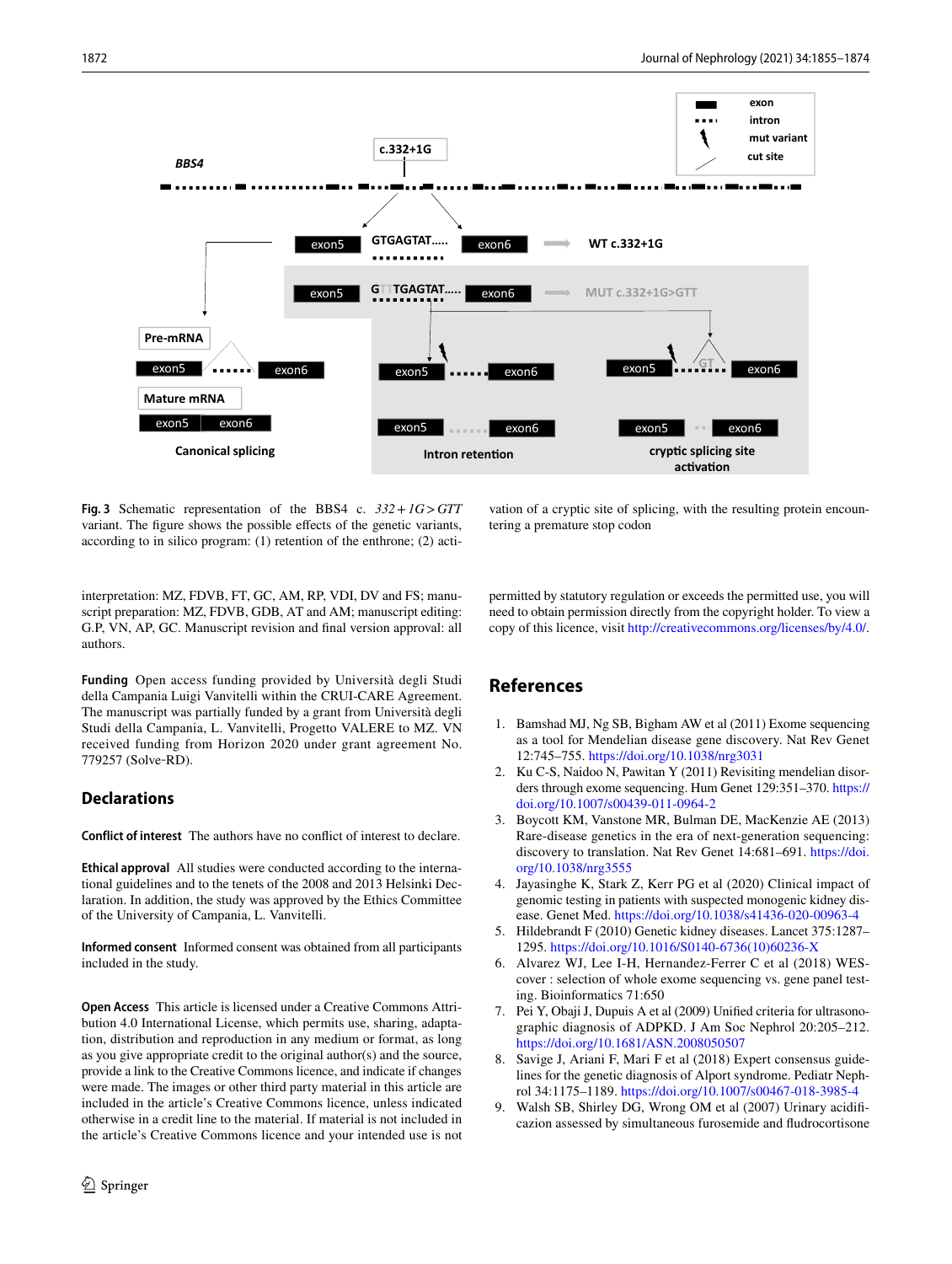treatment: an alternatve to ammonium chloride. Kidney Int 71:1310–1316. <https://doi.org/10.1038/sj.ki.5002220>

- <span id="page-18-9"></span>10. Beales PL, Elcioglu N, Woolf AS et al (1999) New criteria for improved diagnosis of Bardet-Biedl syndrome: results of a population survey. J Med Genet 36:437–446
- <span id="page-18-0"></span>11. Audrezet MP, Cornec-Le Gall E, Chen JM et al (2012) Autosomal dominant polycystic kidney disease: comprehensive mutation analysis of PKD1 and PKD2 in 700 unrelated patients. Hum Mutat 33:1239–1250. <https://doi.org/10.1002/humu.22103>
- <span id="page-18-1"></span>12. National Center for Biotechnology Information. ClinVar; [VCV000374187.3], [https://www.ncbi.nlm.nih.gov/clinvar/varia](https://www.ncbi.nlm.nih.gov/clinvar/variation/VCV000374187.3) [tion/VCV000374187.3.](https://www.ncbi.nlm.nih.gov/clinvar/variation/VCV000374187.3) Accessed 11 Sept 2014
- <span id="page-18-2"></span>13. Bataille S, Berland Y, Fontes M et al (2011) High Resolution Melt analysis for mutation screening in PKD1 and PKD2. BMC Nephrol 12:57. <https://doi.org/10.1186/1471-2369-12-57>
- <span id="page-18-3"></span>14. National Center for Biotechnology Information. ClinVar; [VCV000618796.1], [https://www.ncbi.nlm.nih.gov/clinvar/varia](https://www.ncbi.nlm.nih.gov/clinvar/variation/VCV000618796.1) [tion/VCV000618796.1.](https://www.ncbi.nlm.nih.gov/clinvar/variation/VCV000618796.1) Accessed 10 Apr 2011
- <span id="page-18-4"></span>15. National Center for Biotechnology Information. ClinVar; [VCV000440071.4], [https://www.ncbi.nlm.nih.gov/clinvar/varia](https://www.ncbi.nlm.nih.gov/clinvar/variation/VCV000440071.4) [tion/VCV000440071.4.](https://www.ncbi.nlm.nih.gov/clinvar/variation/VCV000440071.4) Accessed Sept 2010
- <span id="page-18-5"></span>16. Rossetti S, Chauveau D, Walker D et al (2002) A complete mutation screen of the ADPKD genes by DHPLC. Kidney Int 61:1588– 1599.<https://doi.org/10.1046/j.1523-1755.2002.00326.x>
- <span id="page-18-6"></span>17. Burtey S, Lossi AM, Bayle J et al (2002) Mutation screening of the PKD1 transcript by RT-PCR. J Med Gen 39:422–429. [https://](https://doi.org/10.1136/jmg.39.6.422) [doi.org/10.1136/jmg.39.6.422](https://doi.org/10.1136/jmg.39.6.422)
- <span id="page-18-7"></span>18. Rossetti S, Strmecki L, Gamble V et al (2001) Mutation analysis of the entire PKD1 gene: genetic and diagnostic implications. Am J Hum Genet 68:46–63. <https://doi.org/10.1086/316939>
- <span id="page-18-8"></span>19. National Center for Biotechnology Information. ClinVar; [VCV000041117.4], [https://www.ncbi.nlm.nih.gov/clinvar/varia](https://www.ncbi.nlm.nih.gov/clinvar/variation/VCV000041117.4) [tion/VCV000041117.4.](https://www.ncbi.nlm.nih.gov/clinvar/variation/VCV000041117.4) Accessed July 2012
- <span id="page-18-18"></span>20. Dulfer E, Hoefsloot LH, Timmer A et al (2010) Two sibs with Bardet-Biedl syndrome due to mutations in BBS12: No clues for modulation by a third mutation in BBS10. Am J Med Genet. <https://doi.org/10.1002/ajmg.a.33650>
- <span id="page-18-19"></span>21. National Center for Biotechnology Information. ClinVar; [VCV000100595.4]. [https://www.ncbi.nlm.nih.gov/clinvar/varia](https://www.ncbi.nlm.nih.gov/clinvar/variation/VCV000100595.4) [tion/VCV000100595.4.](https://www.ncbi.nlm.nih.gov/clinvar/variation/VCV000100595.4) Accessed Sept 2016
- <span id="page-18-20"></span>22. Katsanis N, Eichers ER, Ansley SJ et al (2002) BBS4 is a minor contributor to Bardet-Biedl syndrome and may also participate in Triallelic inheritance. Am J Hum Genet 71:22–29. [https://doi.org/](https://doi.org/10.1086/341031) [10.1086/341031](https://doi.org/10.1086/341031)
- <span id="page-18-21"></span>23. National Center for Biotechnology Information. ClinVar; [VCV000265988.1], [https://www.ncbi.nlm.nih.gov/clinvar/varia](https://www.ncbi.nlm.nih.gov/clinvar/variation/VCV000265988.1) [tion/VCV000265988.1.](https://www.ncbi.nlm.nih.gov/clinvar/variation/VCV000265988.1) Accessed Feb 2018
- <span id="page-18-22"></span>24. Billingsley G, Bin J, Fieggen KJ, Duncan JL et al (2010) *Mutations in* chaperonin-like BBS genes are a major contributor to disease development in a multiethnic Bardet-Biedl syndrome patient population. J Med Gen 47:453–463. [https://doi.org/10.1136/jmg.](https://doi.org/10.1136/jmg.2009.073205) [2009.073205](https://doi.org/10.1136/jmg.2009.073205)
- <span id="page-18-23"></span>25. Barker DF, Denison JC, Atkin C et al (2001) Efficient detection of Alport syndrome COL4A5 mutations with multiplex genomic PCR-SSCP. Am J Med Genet 98:148–160
- <span id="page-18-24"></span>26. Gorski MM, Lecchi A, Fermia EA et al (2019) Complications of whole-exome sequencing for causal gene discovery in primary platelet secretion defects. Plat Biol Dis. [https://doi.org/10.3324/](https://doi.org/10.3324/haematol.2018.204990) [haematol.2018.204990](https://doi.org/10.3324/haematol.2018.204990)
- <span id="page-18-25"></span>27. Syren ML, Tedeschi S, Cesareo L et al (2002) Identifcation of ffteen novel mutations in the SLC12A3 gene encoding the Na-Cl Co-transporter in Italian patients with Gitelman syndrom. Human Mut 20:78.<https://doi.org/10.1002/humu.9045>
- <span id="page-18-26"></span>28. Riveira-Munoz E, Chang Q, Godefroid N et al (2007) Transcriptional and functional analyses of *SLC12A3* mutations: new clues

for the pathogenesis of Gitelman syndrome. J Am Soc Nephrol 18:1271–1283.<https://doi.org/10.1681/ASN.2006101095>

- <span id="page-18-27"></span>29. Seys E, Andrini O, Keck M et al (2017) Clinical and genetic spectrum of Bartter syndrome type 3. J Am Soc Nephrol 28:2540– 2552. <https://doi.org/10.1681/ASN.2016101057>
- <span id="page-18-28"></span>30. Rhodes H, Yarram-Smith L, Rice SJ et al (2015) Clinical and genetic analysis of patients with cystinuria in the United Kingdom. Clin J Am Soc Nephrol 10:1235–1245. [https://doi.org/10.](https://doi.org/10.2215/CJN.10981114) [2215/CJN.10981114](https://doi.org/10.2215/CJN.10981114)
- <span id="page-18-10"></span>31. Levey AS, Stevens LA, Schmid CH et al (2009) A new equation to estimate glomerular fltration rate. Ann Intern Med 150:604–612
- <span id="page-18-11"></span>32. Savarese M, Di Fruscio G, Mutarelli M et al (2014) MotorPlex provides accurate variant detection across large muscle genes both in single myopathic patients and in pools of DNA samples. Acta Neuropathol Commun 2:100. [https://doi.org/10.1186/](https://doi.org/10.1186/s40478-014-0100-3) [s40478-014-0100-3](https://doi.org/10.1186/s40478-014-0100-3)
- <span id="page-18-12"></span>33. Mutarelli M, Marwah V, Rispoli R et al (2014) A communitybased resource for automatic exome variant-calling and annotation in Mendelian disorders. BMC Genom 15:S5. [https://doi.org/10.](https://doi.org/10.1186/1471-2164-15-S3-S5) [1186/1471-2164-15-S3-S5](https://doi.org/10.1186/1471-2164-15-S3-S5)
- <span id="page-18-13"></span>34. DePristo MA, Banks E, Poplin R et al (2011) A framework for variation discovery and genotyping using next-generation DNA sequencing data. Nat Genet 43:491–498. [https://doi.org/10.1038/](https://doi.org/10.1038/ng.806) [ng.806](https://doi.org/10.1038/ng.806)
- <span id="page-18-14"></span>35. Wang K, Li M, Hakonarson H (2010) ANNOVAR: functional annotation of genetic variants from high-throughput sequencing data. Nucleic Acids Res 38:e164–e164. [https://doi.org/10.1093/](https://doi.org/10.1093/nar/gkq603) [nar/gkq603](https://doi.org/10.1093/nar/gkq603)
- <span id="page-18-15"></span>36. Pruitt KD, Tatusova T, Klimke W, Maglott DR (2009) NCBI reference sequences: current status, policy and new initiatives. Nucleic Acids Res 37:D32–D36.<https://doi.org/10.1093/nar/gkn721>
- <span id="page-18-16"></span>37. Sherry ST (2001) dbSNP: the NCBI database of genetic variation. Nucleic Acids Res 29:308–311. [https://doi.org/10.1093/nar/29.1.](https://doi.org/10.1093/nar/29.1.308) [308](https://doi.org/10.1093/nar/29.1.308)
- <span id="page-18-17"></span>38. The 1000 Genomes Project Consortium (2010) A map of human genome variation from population-scale sequencing. Nature 467:1061–1073.<https://doi.org/10.1038/nature09534>
- <span id="page-18-29"></span>39. Tan YC, Michaeel A, Blumenfeld J et al (2012) D A novel longrange PCR sequencing method for genetic analysis of the entire PKD1 gene. J Mol Diagn 14:305–313. [https://doi.org/10.1016/j.](https://doi.org/10.1016/j.jmoldx.2012.02.007) [jmoldx.2012.02.007](https://doi.org/10.1016/j.jmoldx.2012.02.007)
- <span id="page-18-30"></span>40. Cornec-Le Gall E, Audrezet MP, Chen JM et al (2013) Type of *PKD*1 mutation infuences renal outcome in ADPKD. J Am Soc Nephrol 24:1006–1013. <https://doi.org/10.1681/ASN2012070650>
- <span id="page-18-31"></span>41. Heyer CM, Sundsbak JM, Abebe KZ et al (2016) Predicted mutation strength of nontruncating PKD1 mutations aids genotypephenotype correlations in autosomal dominant polycystic kidney disease. J Am Soc Nephrol 27:2872–2884. [https://doi.org/10.](https://doi.org/10.1681/ASN.2015050583) [1681/ASN.2015050583](https://doi.org/10.1681/ASN.2015050583)
- <span id="page-18-32"></span>42. Cirino AL, Lakdawala NK, McDonough B et al (2017) A comparison of whole genome sequencing to multi-gene panel testing in hypertrophic cardiomyopathy patients. Circ Cardiovasc Genet 10:e001768. [https://doi.org/10.1161/CIRCGENETICS.117.](https://doi.org/10.1161/CIRCGENETICS.117.001768) [001768](https://doi.org/10.1161/CIRCGENETICS.117.001768)
- <span id="page-18-33"></span>43. Viggiano D, Zacchia M, Simonelli F et al (2018) The renal lesions in Bardet-Biedl syndrome: history before and after the discovery of BBS genes. G Ital Nefrol Organo Uf Della Soc Ital Nefrol 35:95–100
- <span id="page-18-34"></span>44. Schönauer R, Baatz S, Nemitz-Kliemchen M et al (2020) Matching clinical and genetic diagnoses in autosomal dominant polycystic kidney disease reveals novel phenocopies and potential candidate genes. Genet Med. [https://doi.org/10.1038/](https://doi.org/10.1038/s41436-020-0816-3) [s41436-020-0816-3](https://doi.org/10.1038/s41436-020-0816-3)
- <span id="page-18-35"></span>45. Hughes J, Ward CJ, Peral B et al (1995) The polycystic kidney disease 1 (PKD1) gene encodes a novel protein with multiple cell